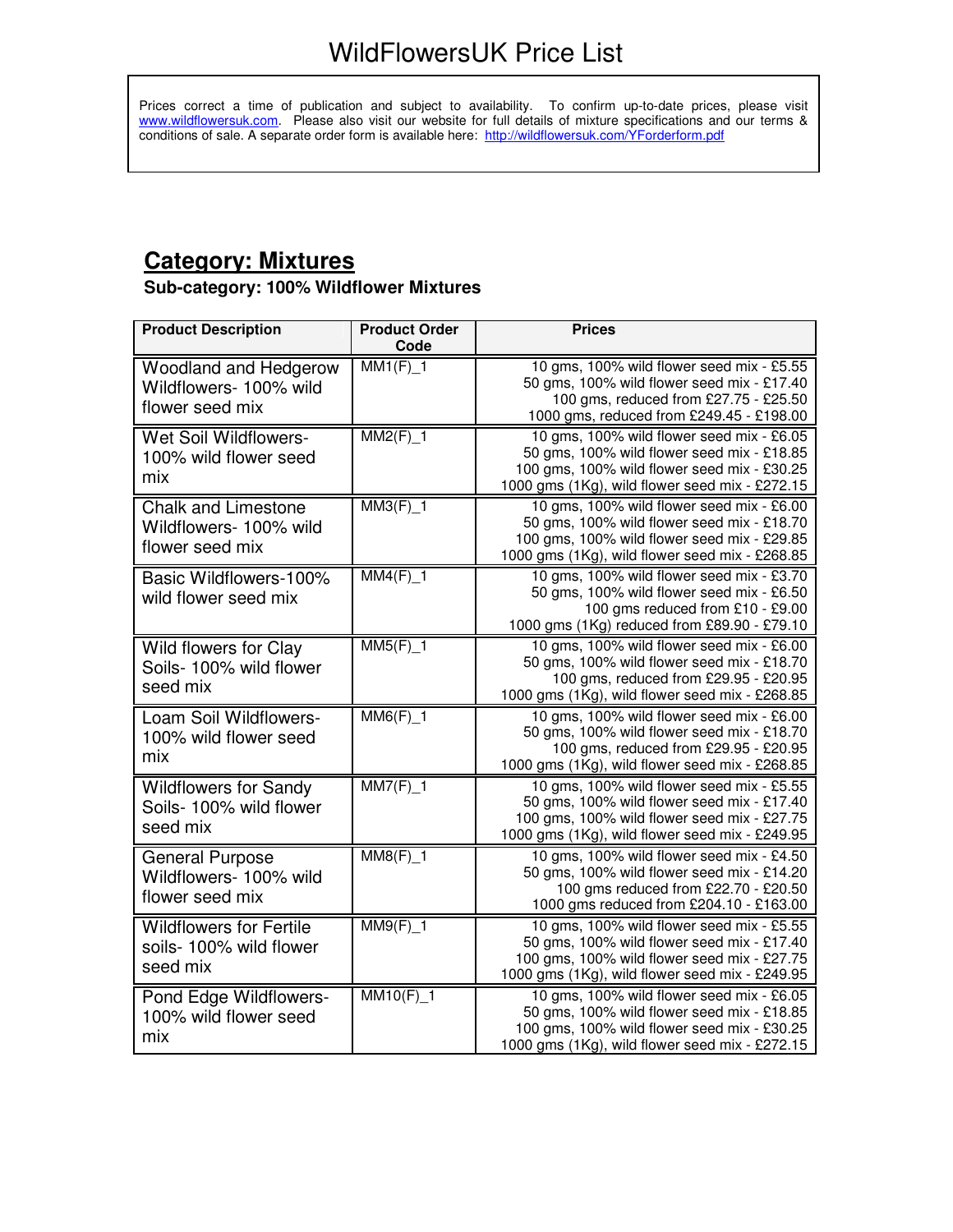## **Category: Mixtures**

#### **Sub-category: Cornfield Annuals**

| <b>Product Description</b>                         | <b>Product Order</b><br>Code | <b>Prices</b>                                                                                                                                                                                                                    |
|----------------------------------------------------|------------------------------|----------------------------------------------------------------------------------------------------------------------------------------------------------------------------------------------------------------------------------|
| Red Haze annual<br>wildflower seeds                | CM1 1                        | 10 gms annual wildflower seeds - £2.90<br>100 gms annual wildflower seeds - £13.85<br>1000 gms (1Kg) annual seed mix - £102.85                                                                                                   |
| Pale Blue Mist annual<br>wildflower seeds          | CM2 1                        | 10 gms annual wildflower seed mix - £2.90<br>100 gms annual wildflower seed mix - £16.10<br>1000 gms (1Kg) annual wildflowers - £145.55                                                                                          |
| Golden Glory annual<br>wildflower seeds            | CM3 1                        | 10 gms annual wildflower seed mix - £2.90<br>100 gms annual wildflower seed mix - £15.60<br>1000 gms (1Kg) annual wildflowers - £99.90                                                                                           |
| <b>Poppy Seed Mixture</b>                          | $\overline{CM5}$ 1           | 5 grams poppy wildflower seed mix - £8.90                                                                                                                                                                                        |
| <b>Cornfield Annuals Seed</b><br>Mix -STANDARD mix | $CA12(F)$ 1                  | 10 gms Cornfield annuals seed mix - £1.60<br>50 gms Cornfield annuals seed mix - £4.95<br>100 gms Cornfield annuals seed mix - £7.95<br>1000 gms reduced from £60.15 - £58.95<br>10,000 gms (10Kg) Cornfield annuals - £441.00   |
| <b>Cornfield Annuals seed</b><br>mix -SPECIAL mix  | $CA13(F)$ <sup>1</sup>       | 10 gms Cornfield annuals seed mix - £2.25<br>50 gms Cornfield annuals seed mix - £7.10<br>100 gms reduced from £11.35 - £10.75<br>1000 gms (1Kg) Cornfield annuals mix - £85.90<br>10,000 gms (10Kg) Cornfield annuals - £729.75 |

### **Category: Mixtures**

#### **Sub-category: Meadow Grass Mixtures**

| <b>Product Description</b>                                                | <b>Product Order</b><br>Code | <b>Prices</b>                                                                               |
|---------------------------------------------------------------------------|------------------------------|---------------------------------------------------------------------------------------------|
| Low growing Wild<br>meadow grass mix (100%<br>Meadow Grass mix)           | $WG11(F)$ _1                 | 10 gms - £1.50<br>50 gms - £4.75<br>100 gms - £7.55<br>1000 gms (1 Kg) - £57.30             |
| Woodland and Hedgerow<br>Meadow grass mix (100%<br>Meadow Grass mix)      | MM1(G)                       | 50 gms - £2.15<br>100 gms - £3.25<br>1000 gms (1Kg) - £20.85<br>10,000 gms (10Kg) - £189.10 |
| Wet Soil Meadow grass<br>mix (100% Meadow Grass<br>mix)                   | MM2(G)                       | 50 gms - £2.15<br>100 gms - £3.25<br>1000 gms (1Kg) - £22.45<br>10,000 gms (10Kg) - £203.90 |
| <b>Chalk and Limestone</b><br>Meadow grass mix (100%<br>Meadow Grass mix) | MM3(G)                       | 50 gms - £2.15<br>100 gms - £3.25<br>1000 gms (1Kg) - £27.50<br>10,000 gms (10Kg) - £249.15 |
| Clay and Loam Soil<br>Meadow grass mix (100%<br>Meadow Grass mix)         | MM5(G)                       | 50 gms - £2.15<br>100 gms - £3.30<br>1000 gms (1Kg) - £20.65<br>10,000 gms (10Kg) - £187.65 |
| Sandy Soil Meadow grass<br>mix (100% Meadow Grass<br>mix)                 | MM7(G)                       | 50 gms - £2.15<br>100 gms - £3.25<br>1000 gms (1Kg) - £22.40<br>10,000 gms (10Kg) - £203.30 |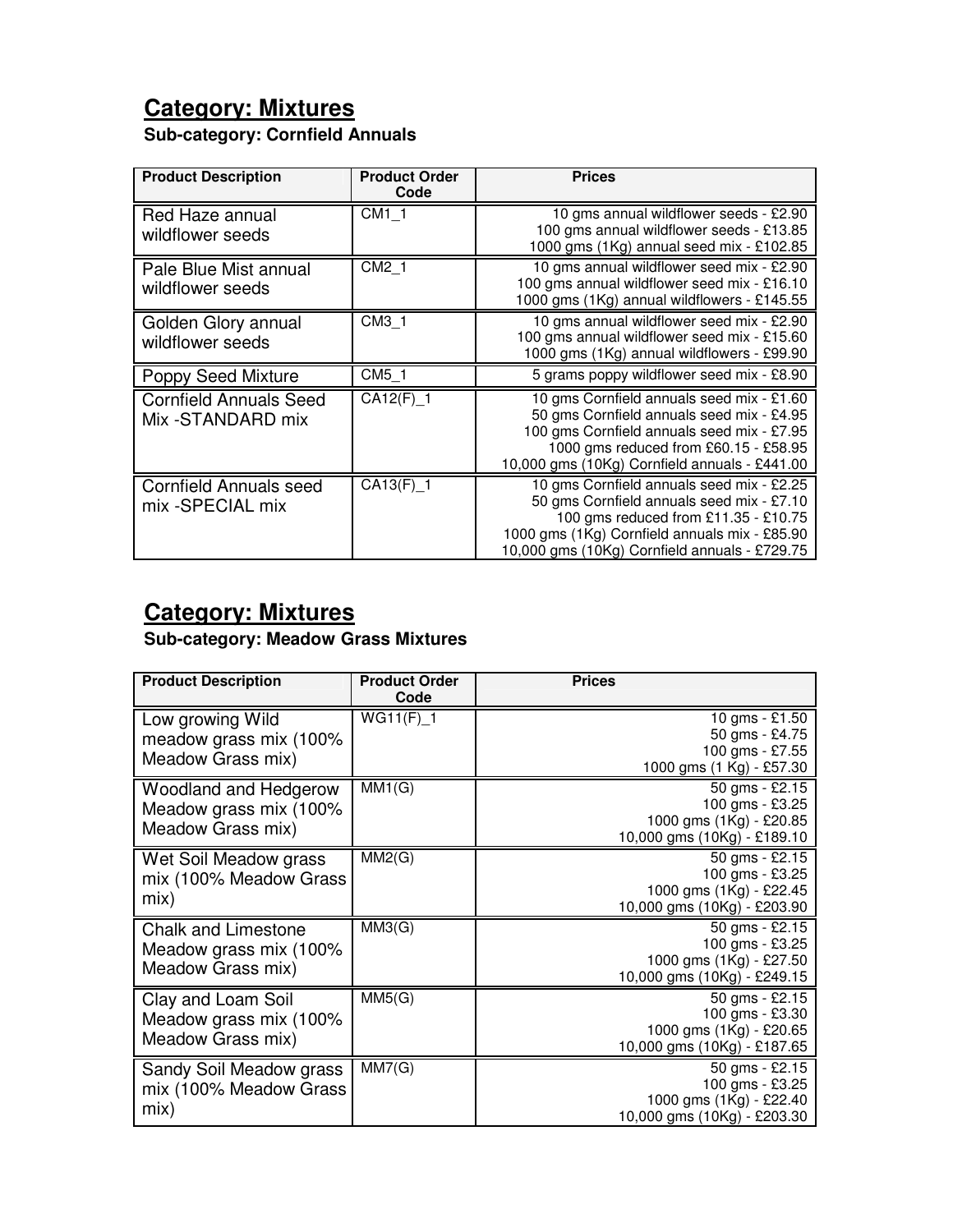| General purpose,<br>Meadow grass mix (100%<br>Meadow Grass mix)       | $MM4(G)$ 1 | $50$ gms - £2.05<br>100 gms - £3.10<br>1000 gms (1Kg) - £14.65<br>10,000 gms (10Kg) - £99.85 |
|-----------------------------------------------------------------------|------------|----------------------------------------------------------------------------------------------|
| <b>Tussock forming Meadow</b><br>grass mix (100% Meadow<br>Grass mix) | MM9(G)     | 50 gms - £2.05<br>100 gms - £3.25<br>1000 gms (1Kg) - £20.70<br>10,000 gms (10Kg) - £186.15  |
| Pond Edge Meadow grass<br>mix (100% Meadow Grass                      | MM10(G)    | 50 $\text{qms}$ - £2.15<br>100 gms - £3.30                                                   |
| mix)                                                                  |            | 1000 gms (1Kg) - £23.50<br>10,000 gms (10Kg) - £213.05                                       |

#### **Category: Mixtures**

**Sub-category: Urban Wildflower Mixtures** 

| <b>Product Description</b>                                                   | <b>Product Order</b><br>Code | <b>Prices</b>            |
|------------------------------------------------------------------------------|------------------------------|--------------------------|
| Urban annual Wildflowers<br>with Native species (100%<br>wildflower mix)     | MM15(F)                      | 1000 gms (1Kg) - £152.30 |
| Urban annual Wildflowers<br>(100% wildflower mix)                            | $\overline{\text{MM1}}$ 4(F) | 1000 gms (1Kg) - £185.00 |
| Urban perennial<br>Wildflowers for dappled<br>shade (100% wildflower<br>mix) | MM17(F)                      | 1000 gms (1Kg) - £398.00 |
| Urban perennial<br>Wildflowers for full sun<br>(100% wildflower mix)         | MM16(F)                      | 1000 gms (1Kg) - £412.00 |

# **Category: Mixtures**

**Sub-category: Wildflower and Meadow Grass Mixtures** 

| <b>Product Description</b>                                                       | <b>Product Order</b><br>Code | <b>Prices</b>                                                                                                                                                                                                                                                                              |
|----------------------------------------------------------------------------------|------------------------------|--------------------------------------------------------------------------------------------------------------------------------------------------------------------------------------------------------------------------------------------------------------------------------------------|
| Meadow mix for<br>Woodland and<br><b>Hedgerows</b> - Wildflower<br>and Grass mix | MM1 1                        | 10 gms, Grass & Wild flower seed mix - £1.75<br>50 gms, Grass & Wild flower seed mix - £5.30<br>100 gms, Grass & Wild flower seed mix - £8.70<br>500 gms, reduced from £36.35 - £28.25<br>1000 gms (1Kg) reduced from £66.10 - £56.00<br>10,000 gms $(10\text{kg}) - \text{\pounds}474.10$ |
| Meadow seed mix for Wet<br>Soils - Wildflower and<br>Grass Mix                   | MM2 1                        | 10 gms, Meadow mix seeds - £1.75<br>50 gms, Meadow mix seeds - £5.30<br>100 gms, Meadow mix seeds - £8.70<br>500 gms, Meadow mix seeds - £36.35<br>1000 gms (1Kg), Meadow mix seeds - £66.30<br>10,000 gms (10Kg), Meadow seed mix - £522.95                                               |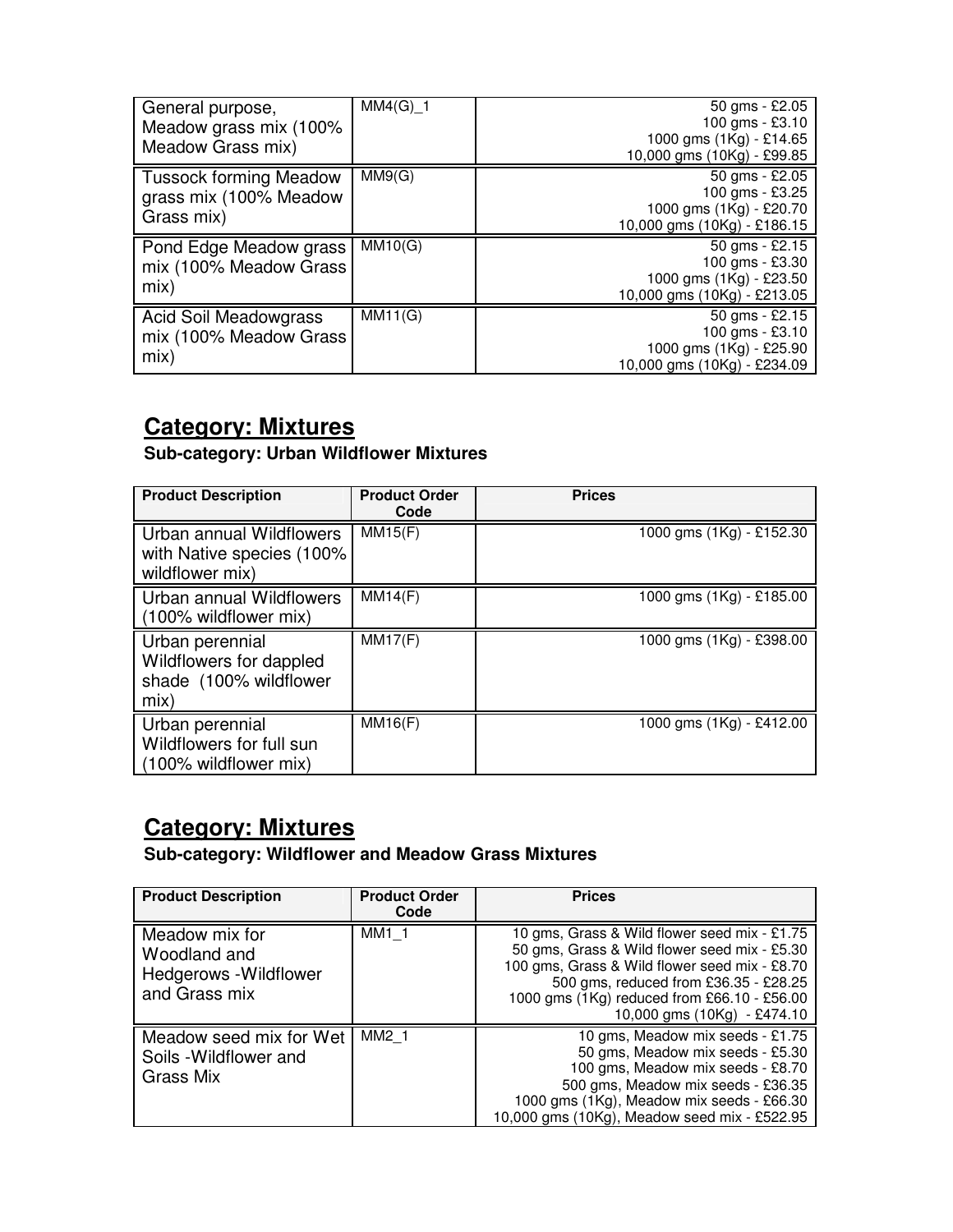| <b>Chalk and Limestone</b><br>Meadow mix - Wildflower<br>and Grass Mix    | $MM3_1$                    | 10 gms, Meadow seed mix - £1.75<br>50 gms, Meadow seed mix - £5.30<br>100 gms, Meadow seed mix - £8.70<br>500 gms, Meadow seed mix - £36.35<br>1000 gms (1Kg), Meadow seed mix - £66.25<br>10,000 gms (10Kg), Meadow seed mix - £491.00                                 |
|---------------------------------------------------------------------------|----------------------------|-------------------------------------------------------------------------------------------------------------------------------------------------------------------------------------------------------------------------------------------------------------------------|
| <b>Basic Low cost Meadow</b><br>seed mix - Wildflower and<br>Grass Mix    | $MM4_1$                    | 10 gms, Meadow mix seeds - £0.95<br>50 gms, Meadow mix seeds - £2.10<br>100 gms, Meadow mix seeds - £3.35<br>500 gms, Meadow mix seeds - £15.10<br>1000 gms (1Kg), Meadow mix seeds - £27.15<br>10,000 gms (10Kg), Meadow seed mix - £218.20                            |
| Meadow mix for Clay<br>Soils - Wildflower and<br>Grass seed Mix           | $MM5_1$                    | 10 gms, Grass & Wild flower seed mix - £1.75<br>50 gms, Grass & Wild flower seed mix - £5.30<br>100 gms, reduced from £8.50 - £7.50<br>500 gms, reduced from £35.75 - £27.95<br>1000 gms (1Kg) reduced from £65.25 - £56.50<br>10,000 gms (10Kg) - £464.20              |
| Meadow Mix for Loam<br>Soils - Wildflower and<br>Grass seed Mix           | MM6 1                      | 10 gms, Grass & Wild flower seed mix - £1.75<br>50 gms, Grass & Wild flower seed mix - £5.30<br>100 gms, reduced from £8.50 - £7.50<br>500 gms, reduced from £35.75 - £27.95<br>1000 gms (1Kg) reduced from £65.25 - £56.50<br>10,000 gms (10Kg) - £464.20              |
| Meadow seed mix for<br>Sandy Soils - Wildflower<br>and Grass Mix          | $MM7_1$                    | 10 gms, Meadow mix seeds - £1.75<br>50 gms, Meadow mix seeds - £5.30<br>100 gms, Meadow mix seeds - £8.50<br>500 gms, Meadow mix seeds - £36.35<br>1000 gms (1Kg), Meadow mix seeds - £66.10<br>10,000 gms (10Kg), Meadow seed mix - £458.10                            |
| <b>General Purpose Meadow</b><br>seed mix - Wildflower and<br>Grass Mix   | MM8 1                      | 10 gms, Grass and Wildflower seed mix - £1.00<br>50 gms, Grass and Wildflower seed mix - £3.35<br>100 gms, Grass and Wildflower mix - £5.30<br>500 gms, Grass and Wildflower mix - £22.40<br>1000 gms (1Kg) reduced from £40.90 - £37.70<br>10,000 gms (10Kg) - £318.46 |
| Meadow seed mix for<br><b>Fertile Soils - Wildflower</b><br>and Grass Mix | $MM9_1$                    | 10 gms, Grass and Wild flower seed mix - £1.60<br>50 gms, Grass and Wild flower seed mix - £4.95<br>100 gms, Grass and Wild flower mix - £7.95<br>500 gms, Grass and Wild flower mix - £33.10<br>1000 gms (1Kg) - £60.15<br>10,000 gms (10Kg) - £446.25                 |
| Meadow mix for Pond<br>Edges - Wildflower and<br>Grass seed Mix           | $MM10_1$                   | 10 gms, Meadow seed mixture - £1.75<br>50 gms, Meadow seed mixture - £5.30<br>100 gms, Meadow seed mixture - £8.50<br>500 gms, Meadow seed mixture - £36.10<br>1000 gms (1Kg), Meadow seed mix - £65.85<br>10,000 gms (10Kg), Meadow seed mix - £581.10                 |
| Meadow mix for Acid soils<br>-Wildflower and Grass<br>seed Mix            | $M$ $M$ $11$ <sub>_1</sub> | 10 gms, Meadow seed mixture - £1.75<br>50 gms, Meadow seed mixture - £5.30<br>100 gms, Meadow seed mixture - £8.55<br>500 gms, Meadow seed mixture - £36.50<br>1000 gms (1Kg), Meadow seed mix - £66.45<br>10,000 gms (10Kg), Meadow seed mix - £535.20                 |
| Honey Bee Meadow mix -<br><b>Wildflower and Grass</b><br>seed Mixture     | MM12_1                     | 10 gms, Meadow mix seeds - £1.75<br>50 gms reduced from £5.30 - £4.95<br>100 gms reduced from £8.70 - £7.95<br>500 gms, Meadow mix seeds - £36.35<br>1000 gms (1Kg), Meadow mix seeds - £66.30<br>10,000 gms (10Kg), Meadow mix - £522.95                               |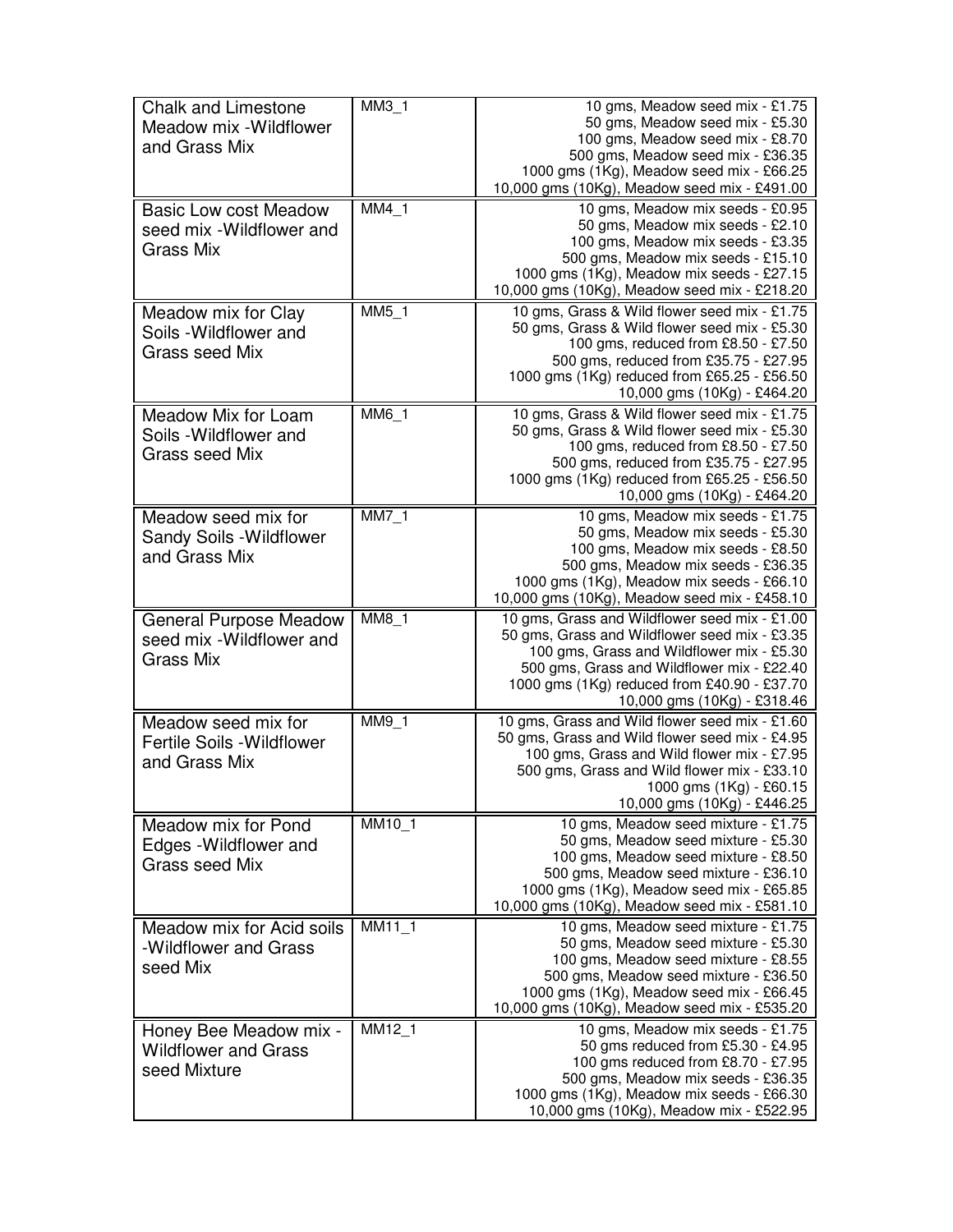#### **Category: Wildflower Plugs and Bulbs**

**Sub-category: "In The Green" Snowdrops** 

| <b>Product Description</b>                          | <b>Product Order</b><br>Code | <b>Prices</b>                           |
|-----------------------------------------------------|------------------------------|-----------------------------------------|
| Snowdrop plants in the<br>green (galanthus nivalis) | NB <sub>2</sub> 1green       | 100 plants reduced from £20.95 - £18.95 |

#### **Category: Wildflower Plugs and Bulbs**

**Sub-category: Individual Wildflower Bulbs** 

| <b>Product Description</b>                                     | <b>Product Order</b><br>Code | <b>Prices</b>                                                                                                                                                                   |
|----------------------------------------------------------------|------------------------------|---------------------------------------------------------------------------------------------------------------------------------------------------------------------------------|
| English Bluebell bulbs<br>(hyacinthoides-non-<br>scripta)      | <b>NB1 1</b>                 | 10 Bluebell bulbs - £2.80<br>50 English Bluebell bulbs - £13.15<br>100 English Bluebell bulbs - £24.50                                                                          |
| <b>Wild Daffodil bulbs</b><br>(narcissus<br>pseudonarcissus)   | <b>NB4 1</b>                 | 10 Wild Daffodil bulbs - £4.05<br>50 Wild Daffodil bulbs - £18.00<br>100 Wild Daffodil bulbs - £34.90                                                                           |
| Summer Snowflake bulbs<br>(leucojum aestivum)                  | <b>NB9 1</b>                 | 10 Summer Snowflake bulbs - £3.35<br>50 Summer Snowflake bulbs - £16.10<br>100 Summer Snowflake bulbs - £25.35                                                                  |
| Wild Garlic bulbs (allium<br>ursinum)                          | NB <sub>10_1</sub>           | 10 Wild Garlic bulbs - £3.50<br>50 Wild Garlic bulbs - £16.90<br>100 Wild Garlic bulbs - £26.45                                                                                 |
| <b>Snakes Head Fritillary</b><br>bulbs (fritillaria meleagris) | <b>NB8 1</b>                 | 10 Snakes Head Fritillary bulbs - £2.90<br>50 Snakes Head Fritillary bulbs - £11.85<br>100 Snakes Head Fritillary bulbs - £20.95<br>1000 Snakes Head Fritillary bulbs - £115.50 |
| Star of Bethlehem bulbs<br>(ornithogalum<br>umbellatum)        | <b>NB3 1</b>                 | 10 Star of Bethlehem bulbs - £2.75<br>50 Star of Bethlehem bulbs - £12.55<br>100 Star of Bethlehem bulbs - £23.65<br>1000 Star of Bethlehem bulbs - £118.45                     |
| Snowdrop bulbs<br>(galanthus nivalis)                          | <b>NB2 1</b>                 | 10 Snowdrop bulbs - £2.55<br>50 Snowdrop bulbs - £11.30<br>100 Snowdrop bulbs - £19.55<br>1000 Snowdrop bulbs - £139.95                                                         |
| <b>Winter Aconite bulbs</b><br>(eranthis hyemalis)             | <b>NB5 1</b>                 | 10 Winter Aconite Bulbs - £3.35<br>50 Winter Aconite Bulbs - £14.20<br>100 Winter Aconite Bulbs - £22.40<br>1000 Winter Aconite Bulbs - £144.00                                 |
| <b>Wood Anemone rhizomes</b><br>(anemone nemorosa)             | <b>NB6 1</b>                 | 10 Wood Anemone Bulbs - £2.90<br>50 Wood Anemone Bulbs - £12.55<br>100 Wood Anemone Bulbs - £23.05<br>1000 Wood Anemone Bulbs - £156.25                                         |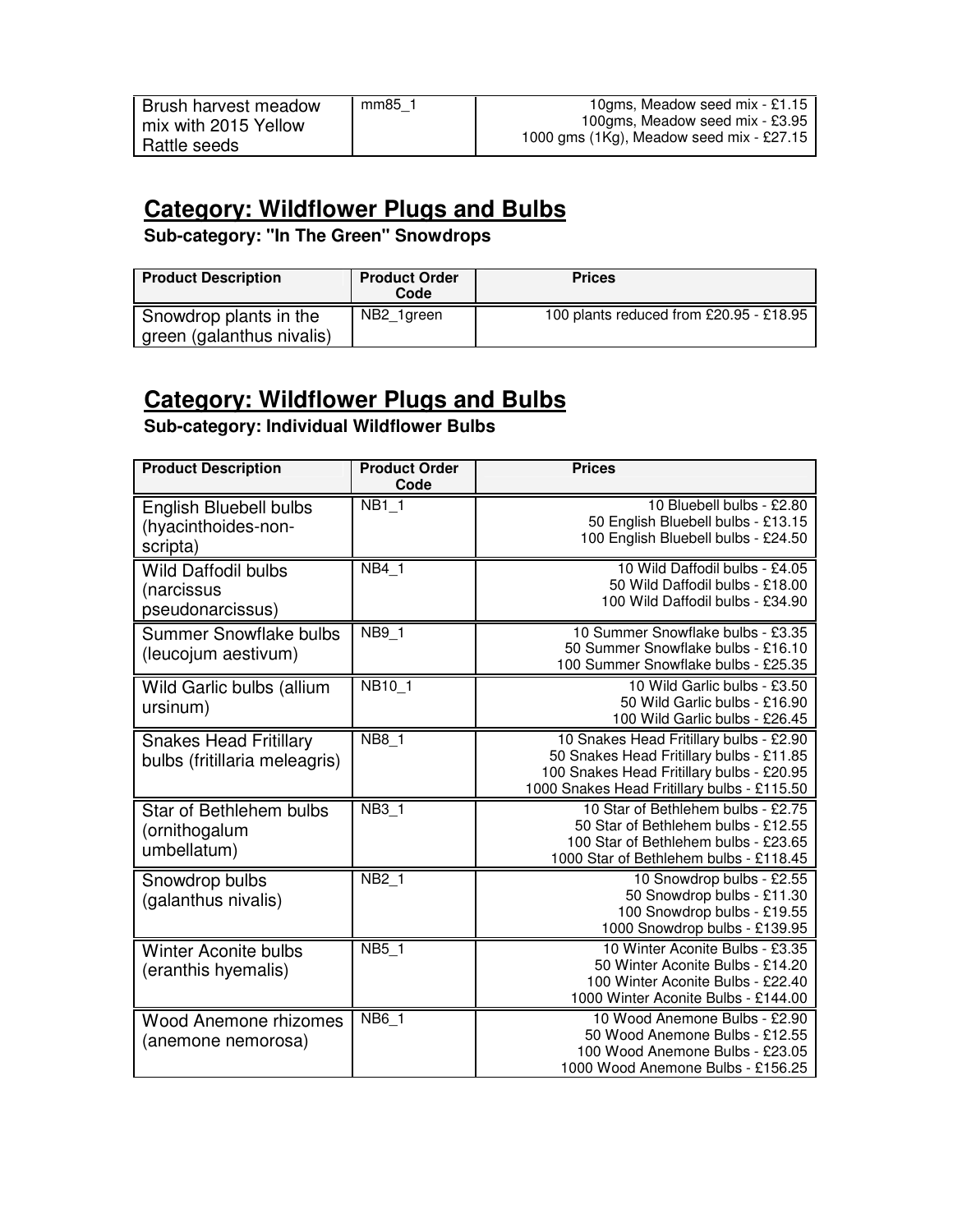#### **Category: Wildflower Plugs and Bulbs**

**Sub-category: Individual Wildflower Plant Plugs** 

| <b>Product Description</b>                                      | <b>Product Order</b><br>Code | <b>Prices</b>                                                                 |
|-----------------------------------------------------------------|------------------------------|-------------------------------------------------------------------------------|
| <b>BIRDSFOOT TREFOIL</b><br>plug plants (lotus<br>corniculatus) | <b>IP18 1</b>                | 10 plugs - £14.45<br>20 plugs - £17.85<br>50 plugs - £29.95                   |
| <b>BLACK KNAPWEED</b><br>plugs (centaurea nigra)                | IP4 <sub>1</sub>             | 10 plugs - £14.45<br>20 plugs - £17.85<br>50 plugs - £29.95                   |
| <b>COWSLIP</b> native plugs<br>(primula veris)                  | IP25 1                       | 10 plugs - £14.45<br>20 plugs - £17.85<br>50 plugs - £29.95                   |
| <b>CUCKOO FLOWER plugs</b><br>(cardamine pratensis)             | IP29 1                       | 10 plugs - £14.45<br>20 plugs - £17.85<br>50 plugs - £29.95                   |
| <b>FIELD SCABIOUS plugs</b><br>(knautia arvensis)               | <b>IP16 1</b>                | 10 plugs - £14.45<br>20 plugs - £17.85<br>50 plugs - £29.95                   |
| <b>FOXGLOVE plugs</b><br>(digitalis purpurea)                   | IP3 1                        | 10 plugs - £14.45<br>20 plugs - £17.85<br>50 plugs - £29.95                   |
| <b>GREATER KNAPWEED</b><br>plugs (centaurea<br>scabiosa)        | IP34 1                       | 10 plugs - £14.45<br>20 plugs - £17.85<br>50 plugs - £29.95                   |
| <b>LADY'S BEDSTRAW</b><br>plugs (galium verum)                  | IP9 <sub>1</sub>             | 10 plugs - £14.45<br>20 plugs - £17.85<br>50 plugs - £29.95                   |
| <b>MEADOW CRANESBILL</b><br>plugs (geranium pratense)           | <b>IP11 1</b>                | 10 plugs - £14.45<br>20 plugs - £17.85<br>50 plugs - £29.95                   |
| <b>MUSK MALLOW plug</b><br>plants (malva moschata)              | <b>IP23 1</b>                | 10 plug plants - £14.45<br>20 plug plants - £17.85<br>50 plug plants - £29.95 |
| <b>OXEYE DAISY plugs</b><br>(leucanthemum vulgare)              | $IP6_1$                      | 10 plugs - £14.45<br>20 plugs - £17.85<br>50 plugs - £29.95                   |
| PRIMROSE native plugs<br>(primula vulgaris)                     | IP26_1                       | 10 plugs - £14.45<br>20 plugs - £17.85<br>50 plugs - £29.95                   |
| <b>PURPLE LOOSESTRIFE</b><br>plug plants (lythrum<br>salicaria) | $IP22_1$                     | 10 plugs - £14.45<br>20 plugs - £17.85<br>50 plugs - £29.95                   |
| RAGGED ROBIN plugs<br>(lychnis flos-cuculi)                     | <b>IP20 1</b>                | 10 plugs - £14.45<br>20 plugs - £17.85<br>50 plugs - £29.95                   |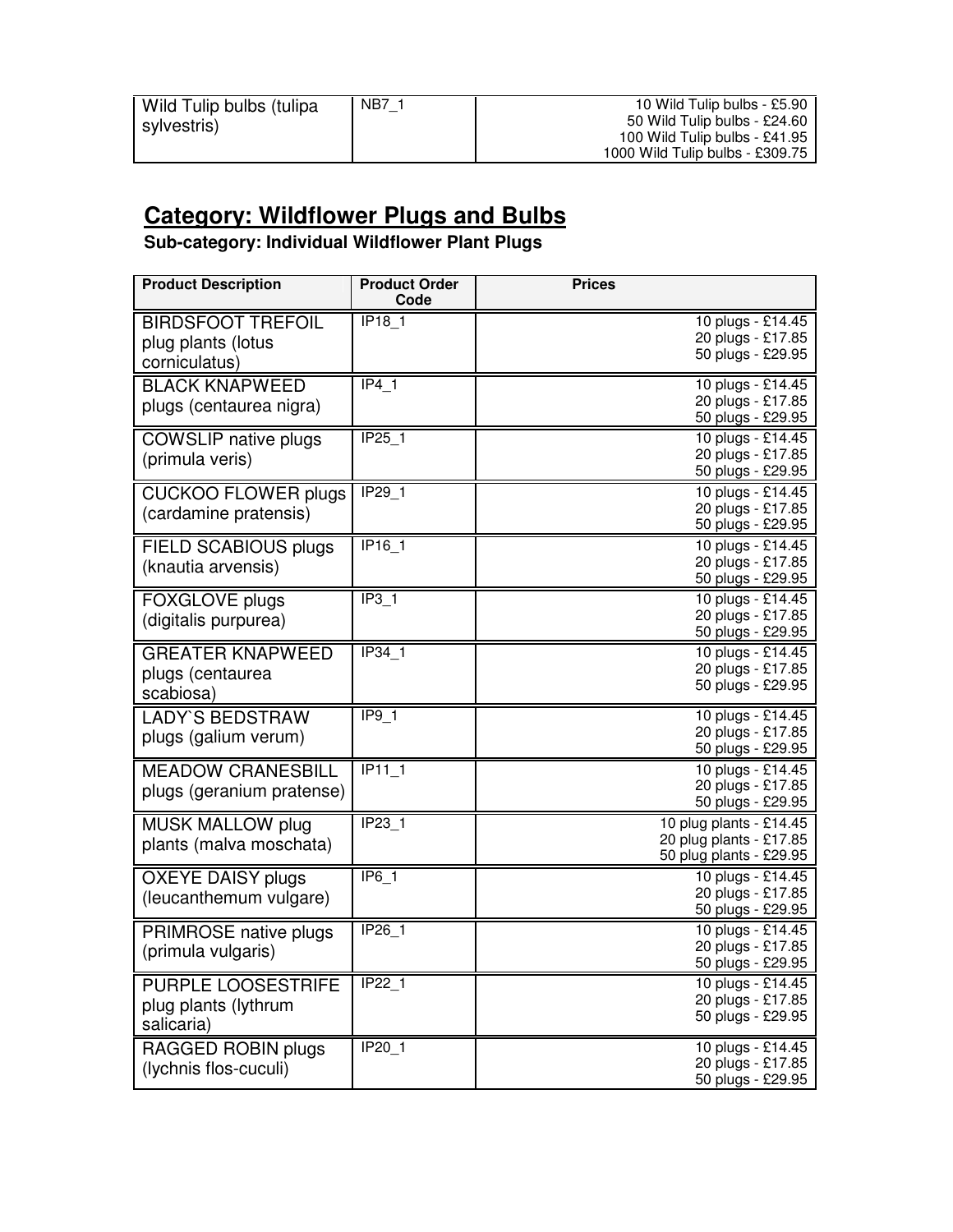| <b>RED CAMPION plugs</b><br>(silene dioica)          | IP31 1 | 10 plugs - £14.45<br>20 plugs - £17.85<br>50 plugs - £29.95 |
|------------------------------------------------------|--------|-------------------------------------------------------------|
| <b>SMALL SCABIOUS plugs</b><br>(scaboisa columbaria) | IP40 1 | 10 plugs - £14.45<br>20 plugs - £17.85<br>50 plugs - £29.95 |
| TEASEL plugs (dipsacus<br>fullonum)                  | IP7 1  | 10 plugs - £14.45<br>20 plugs - £17.85<br>50 plugs - £29.95 |
| <b>TUFTED VETCH plugs</b><br>(vicia cracca)          | IP5 1  | 10 plugs - £14.45<br>20 plugs - £17.85<br>50 plugs - £29.95 |

#### **Category: Wildflower Plugs and Bulbs**

**Sub-category: Plant Plug Selections** 

| <b>Product Description</b>                        | <b>Product Order</b><br>Code | <b>Prices</b>                   |
|---------------------------------------------------|------------------------------|---------------------------------|
| Plant Plug selection for<br>shaded garden corners | PS <sub>1</sub>              | 1 selection (12 plugs) - £13.95 |
| Plant Plug selection for<br>sunny flower borders  | PS <sub>2</sub>              | 1 selection (12 plugs) - £13.95 |
| Plant Plug selection for<br>the pond edge         | PS3                          | 1 selection (12 plugs) - £13.95 |
| Plant Plug selection to<br>attract butterflies    | PS <sub>4</sub>              | 1 selection (12 plugs) - £13.95 |
| Plant Plug selection for<br>cottage gardens       | PS <sub>5</sub>              | 1 selection (12 plugs) - £13.95 |
| Plant Plug selection for<br>meadows               | PS <sub>6</sub>              | selection (12 plugs) - £13.95   |

#### **Category: Wildflower Plugs and Bulbs**

**Sub-category: Wildflower Bulb Collections** 

| <b>Product Description</b>                           | <b>Product Order</b><br>Code | <b>Prices</b>               |
|------------------------------------------------------|------------------------------|-----------------------------|
| <b>Woodland Glade Bulb</b><br>Collection (100 bulbs) | <b>NBC9 20X5</b>             | 1 pack (100 bulbs) - £21.95 |
| <b>Woodland Glade Bulb</b><br>Collection (50 bulbs)  | <b>NBC9 10X5</b>             | pack (50 bulbs) - £14.60    |
| <b>Spring Meadow Bulb</b><br>Collection (100 bulbs)  | NBC10 20X5                   | 1 pack (100 bulbs) - £21.95 |
| <b>Spring Meadow Bulb</b><br>Collection (50 bulbs)   | NBC10 10X5                   | 1 pack (50 bulbs) - £15.20  |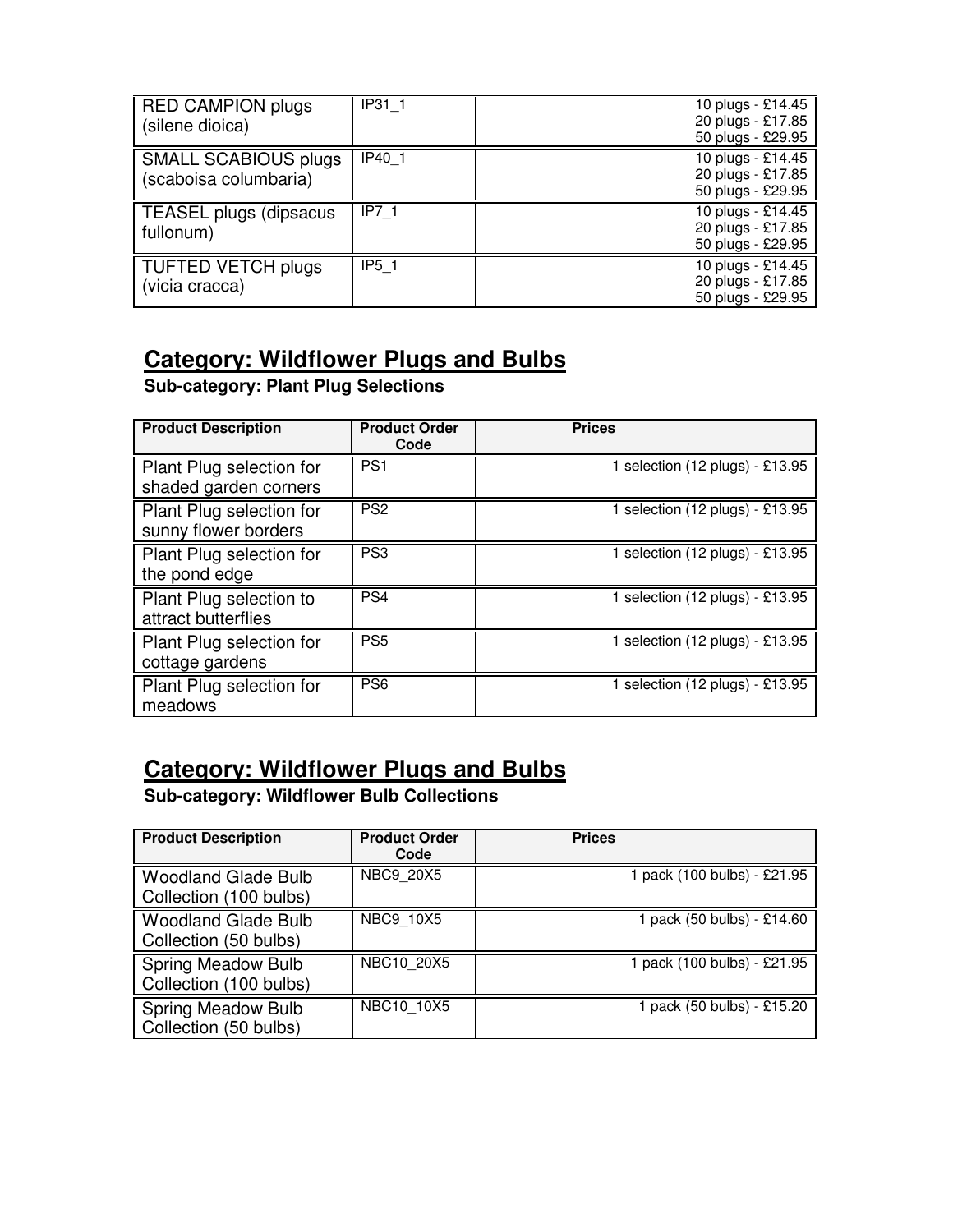#### **Category: Wildflower Seeds**

#### **Sub-category: Individual Meadow Grasses**

| <b>Product Description</b>                              | <b>Product Order</b><br>Code | <b>Prices</b>                                                                                                     |
|---------------------------------------------------------|------------------------------|-------------------------------------------------------------------------------------------------------------------|
| Cocksfoot (dactylis<br>glomerata)                       | $IG_1$                       | 1 gm - £1.00<br>10 gms - £2.05<br>100 gms - £6.90<br>1000gms (1Kg) - £20.20<br>10,000gms (10 Kgs) - £93.85        |
| <b>Highland Bent (agrostis</b><br>castellana)           | $IG_2$                       | $1 gm - £1.00$<br>10 gms - £2.05<br>100 gms - £6.75<br>1000gms (1Kg) - £19.10<br>10,000gms (10 Kgs) - £83.05      |
| <b>Creeping Red Fescue</b><br>(festuca rubra ssp rubra) | $IG_3$                       | $1 gm - £1.00$<br>10 gms - £2.05<br>100 gms - £6.65<br>1000gms (1Kg) - £17.80<br>10,000gms (10 Kgs) - £69.95      |
| <b>Crested Dogstail</b><br>(cynosurus cistatus)         | $IG_4$                       | $1 gm - £1.00$<br>10 gms - £2.05<br>100 gms - £6.75<br>1000gms (1Kg) - £19.25<br>10,000gms (10 Kgs) - £84.55      |
| <b>Crested Hairgrass</b><br>(koeleria macrantha)        | $IG_5$                       | $1 gm - £1.00$<br>10 gms - £2.75<br>100 gms - £16.10<br>1000gms (1Kg) - £154.35<br>10,000gms (10 Kgs) - £1,274.40 |
| <b>False Wood Brome</b><br>(brachypodium<br>sylvaticum) | $IG_6$                       | 1 gm - £1.00<br>10 gms - £2.15<br>100 gms - £20.95<br>1000gms (1Kg) - £202.65<br>10,000gms (10 Kgs) - £1,714.60   |
| <b>Fine Leaved Sheeps</b><br>Fescue (festuca filiforms) | $IG_7$                       | 1 gm - £1.00<br>10 gms - £2.95<br>100 gms - £16.85<br>1000gms (1Kg) - £150.15<br>10,000gms (10 Kgs) - £464.75     |
| Meadow Barley (hordeum<br>secalinum)                    | $IG_8$                       | 1 gm - £1.00<br>10 gms - £2.05<br>100 gms - £17.50<br>1000gms (1Kg) - £168.10<br>10,000gms (10 Kgs) - £1,363.00   |
| Meadow Fescue (festuca<br>pratensis)                    | $IG_9$                       | $1$ gm - £1.00<br>10 gms - £2.05<br>100 gms - £6.70<br>1000gms (1Kg) - £18.75<br>10,000gms (10 Kgs) - £79.40      |
| <b>Meadow Foxtail</b><br>(alopecurus pratensis)         | $IG_10$                      | 1 gm - $£1.00$<br>10 gms - £2.05<br>100 gms - £8.30<br>1000gms (1Kg) - £34.20<br>10,000gms (10 Kgs) - £233.65     |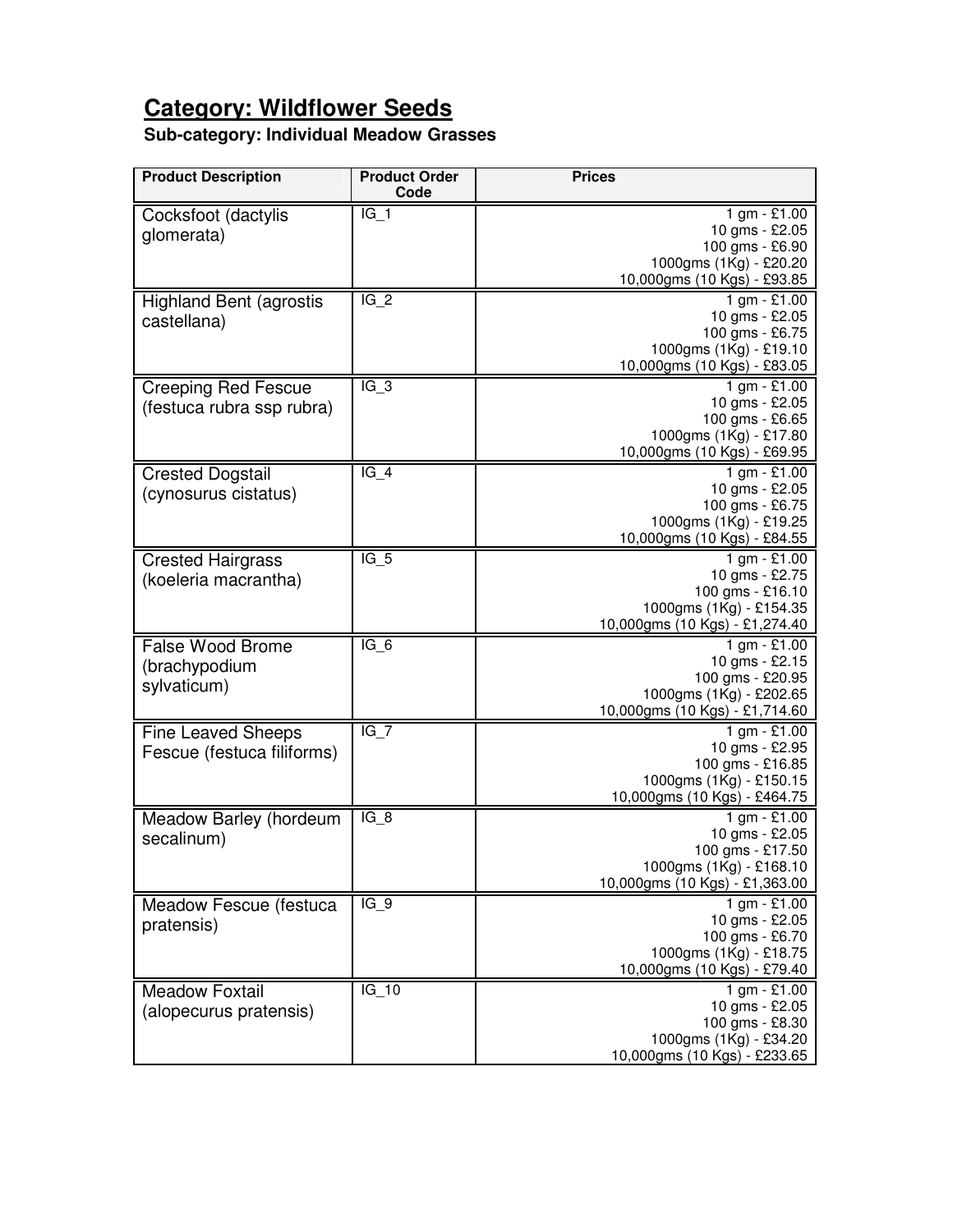| Quaking grass (briza                  | $IG_11$ | 1 gm - £1.00<br>10 gms - £2.20                         |
|---------------------------------------|---------|--------------------------------------------------------|
| media)                                |         | 100 gms - £14.05                                       |
|                                       |         | 1000gms (1Kg) - £103.95                                |
|                                       |         | 10,000gms (10 Kgs) - £970.20                           |
| Red Fescue (festuca                   | $IG_12$ | 1 gm - £1.00<br>10 gms - £2.05                         |
| rubra ssp. commutata)                 |         | 100 gms - £6.70                                        |
|                                       |         | 1000gms (1Kg) - £18.30                                 |
|                                       |         | 10,000gms (10 Kgs) - £75.30                            |
| Sheeps Fescue (festuca                | $IG_13$ | 1 gm - £1.00                                           |
| ovina)                                |         | 10 gms - £2.05<br>100 gms - £6.75                      |
|                                       |         | 1000gms (1Kg) - £18.95                                 |
|                                       |         | 10,000gms (10 Kgs) - £81.40                            |
| <b>Slender Red Fescue</b>             | $IG_14$ | 1 gm - £1.00                                           |
| (festuca rubra ssp.                   |         | 10 gms - £2.05                                         |
| pruinosa)                             |         | 100 gms - £6.65<br>1000gms (1Kg) - £18.00              |
|                                       |         | 10,000gms (10 Kgs) - £72.15                            |
| Small Timothy (phleum                 | IG 15   | 1 gm - £1.00                                           |
| pratense)                             |         | 10 gms - £2.05                                         |
|                                       |         | 100 gms - £7.30                                        |
|                                       |         | 1000gms (1Kg) - £24.30<br>10,000gms (10 Kgs) - £135.15 |
|                                       | $IG_16$ | 1 gm - £1.00                                           |
| Smooth Meadowgrass<br>(poa pratensis) |         | 10 gms - £2.05                                         |
|                                       |         | 100 gms - £6.95                                        |
|                                       |         | 1000gms (1Kg) - £20.65                                 |
|                                       |         | 10,000gms (10 Kgs) - £98.40                            |
| <b>Sweet Vernal Grass</b>             | $IG_17$ | 1 gm - £1.00<br>10 gms - £2.15                         |
| (anthoxanthum odoratum)               |         | 100 gms - £10.25                                       |
|                                       |         | 1000gms (1Kg) - £95.60                                 |
|                                       |         | 10,000gms (10 Kgs) - £532.35                           |
| Tall Fescue (festuca                  | $IG_18$ | 1 gm - £1.00                                           |
| arundinacea)                          |         | 10 gms - £2.05<br>100 gms - £6.75                      |
|                                       |         | 1000gms (1Kg) - £19.15                                 |
|                                       |         | 10,000gms (10 Kgs) - £83.60                            |
| <b>Tufted Hairgrass</b>               | $IG_19$ | 1 gm - £1.00                                           |
| (deschampsia cespitosa)               |         | 10 gms - £2.05                                         |
|                                       |         | 100 gms - £7.50                                        |
|                                       |         | 1000gms (1Kg) - £26.60<br>10,000gms (10 Kgs) - £178.50 |
| <b>Wavy Hairgrass</b>                 | $IG_20$ | 1 gm - £1.00                                           |
| (deschampsia flexuosa)                |         | 10 gms - £2.25                                         |
|                                       |         | 100 gms - £13.35                                       |
|                                       |         | 1000gms (1Kg) - £126.45                                |
|                                       |         | 10,000gms (10 Kgs) - £892.50                           |
| Wood Meadowgrass (poa                 | IG 21   | 1 gm - £1.00<br>10 gms - £2.05                         |
| nemoralis)                            |         | 100 gms - £6.85                                        |
|                                       |         | 1000gms (1Kg) - £19.80                                 |
|                                       |         | 10,000gms (10 Kgs) - £89.90                            |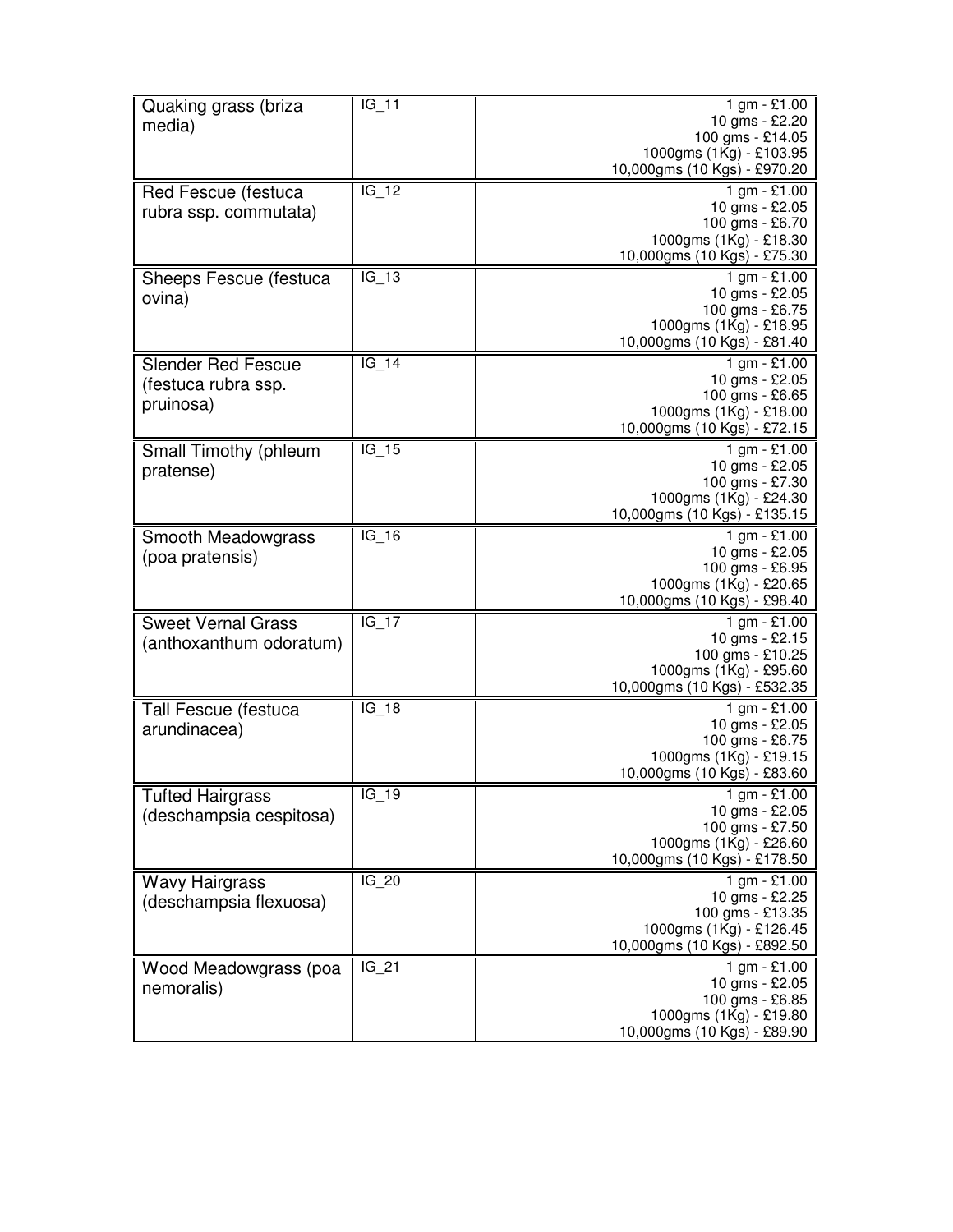| Yellow Oatgrass (trisetum<br>flavescens) | IG 22 | 1 gm $-$ £1.00<br>10 gms - £2.05<br>100 gms - £8.85<br>1000gms (1Kg) - £40.00<br>10,000gms (10 Kgs) - £313.95 |
|------------------------------------------|-------|---------------------------------------------------------------------------------------------------------------|
| Yorkshire Fog (holcus<br>lanatus)        | IG 23 | 1 gm $-$ £1.00<br>10 gms - £2.05<br>100 gms - £7.05<br>1000gms (1Kg) - £21.85<br>10,000gms (10 Kgs) - £110.25 |

#### **Category: Wildflower Seeds**

#### **Sub-category: Individual Wildflower Seeds**

| <b>Product Description</b>                                           | <b>Product Order</b><br>Code | <b>Prices</b>                                                                            |
|----------------------------------------------------------------------|------------------------------|------------------------------------------------------------------------------------------|
| <b>AGRIMONY</b> seeds<br>(agrimonia eupatorium)                      | ST3 <sub>1</sub>             | $1gm - £1.45$<br>10gms - £3.95<br>100gms - £23.80                                        |
| <b>AUTUMN HAWKBIT</b><br>seeds (leontodon<br>autumnalis)             | ST53 1                       | $1gm - £1.45$<br>10gms - £4.55                                                           |
| <b>BETONY</b> seeds (stachys<br>officinalis)                         | ST93_1                       | 1gm - £1.85<br>10gms - £6.35<br>100 gms - £63.20                                         |
| <b>BIRDSFOOT TREFOIL</b><br>seeds (lotus corniculatus)               | ST57_1                       | $\frac{1}{9}$ m - £1.45<br>10gms - £3.95<br>100 gms - £31.60<br>1000 gms (1Kg) - £240.00 |
| <b>BLACK KNAPWEED</b><br>seeds (centaurea nigra)                     | ST24 1                       | $1gm - £0.95$<br>10gms - £3.95<br>100 gms - £10.50<br>1000 gms (1Kg) - £100.00           |
| <b>BLACK MEDICK seeds</b><br>(medicago lupulina)                     | ST150 1                      | $1gm - £1.45$<br>10gms - £3.95<br>100 gms - £30.40                                       |
| <b>BLADDER CAMPION</b><br>seeds (silene vulgaris)                    | ST127 1                      | $1gm - £1.45$<br>10gms - £3.95<br>100 gms - £24.75                                       |
| <b>BLUEBELL</b> seeds<br>(hyacinthoides non-<br>scripta)             | ST44 1                       | $1gm - £1.45$<br>10gms - £5.25<br>100 gms - £52.40                                       |
| <b>BUGLE</b> seeds (ajuga<br>reptans)                                | ST133 1                      | $1gm - £3.95$                                                                            |
| <b>BULBOUS BUTTERCUP</b><br>seeds (ranunculus<br>bulbosus)           | ST124 1                      | $1gm - £1.45$<br>10gms - £3.95<br>100 gms - £20.60                                       |
| <b>BUSH VETCH seeds</b><br>(vicia sepium)                            | ST160 1                      | $1gm - £1.45$<br>10gms - £5.25                                                           |
| <b>CLUSTERED</b><br><b>BELLFLOWER</b> seeds<br>(campanula glomerata) | $\overline{\text{ST17}}$ _1  | $1gm - £1.75$<br>10gms - £11.65                                                          |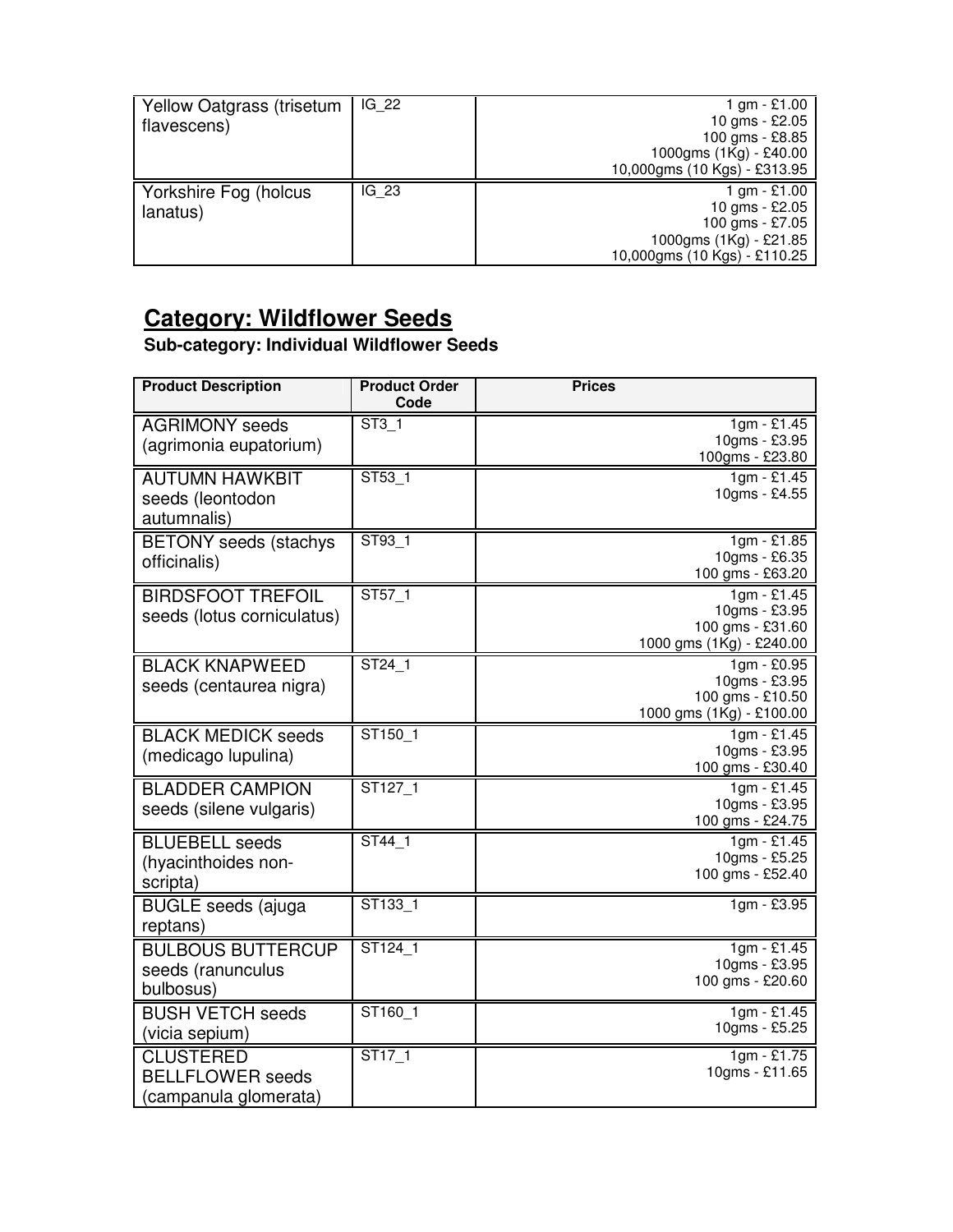| <b>COLUMBINE</b> seeds       | $\overline{ST12}$ _1 | $1gm - £1.45$                                |
|------------------------------|----------------------|----------------------------------------------|
| (aquilega vulgaris)          |                      |                                              |
| <b>COMMON CATSEAR</b>        | ST118 1              | $1gm - £1.85$<br>10gms - £6.80               |
| seeds (hypochaens            |                      |                                              |
| radicata)                    |                      |                                              |
| <b>COMMON CENTAURY</b>       | ST139_1              | 1 Packet - £1.45                             |
| seeds (centaurium            |                      |                                              |
| erythraea)                   |                      |                                              |
| <b>COMMON DOG VIOLET</b>     | ST161 1              | 1gm - £3.85                                  |
| seeds (viola riviniana)      |                      |                                              |
| <b>COMMON EVENING</b>        | ST122 1              | $1gm - £1.45$                                |
| <b>PRIMROSE</b> seeds        |                      |                                              |
| (oenothera biennis)          |                      |                                              |
| <b>COMMON FLEABANE</b>       | ST80_1               | $1gm - £1.45$                                |
| seeds (pulicaria             |                      |                                              |
| dysenterica)                 |                      |                                              |
| <b>COMMON MEADOW</b>         | ST155_1              | 1gm - £1.45                                  |
| <b>RUE</b> seeds (thalictrum |                      | 10gms - £5.25                                |
| flavum)                      |                      | 100 gms - £52.20                             |
| <b>COMMON ROCKROSE</b>       | ST43 1               | 1gm - £3.95                                  |
| seeds (helianthemum          |                      |                                              |
| nummularium)                 |                      |                                              |
| <b>COMMON FUMITORY</b>       | ST21 1               | 1gm - £1.45                                  |
| seeds (fumaria officinalis)  |                      | 10gms - £4.35                                |
|                              |                      | 100 gms - £33.40                             |
| <b>COMMON SORREL</b>         | ST86_1               | $1gm - £1.45$                                |
| seeds (rumex acetosa)        |                      | 10gms - £3.95                                |
|                              |                      | 100 gms - £13.40<br>1000 gms (1Kg) - £130.00 |
| <b>COMMON ST JOHN'S</b>      | ST45 1               | $1gm - £1.45$                                |
| <b>WORT</b> seeds (hypericum |                      | 10gms - £3.95                                |
| perforatum)                  |                      | 100 gms - £28.00                             |
| <b>COMMON TOADFLAX</b>       | ST55 1               | 1gm - £1.45                                  |
| seeds (linaria vulgaris)     |                      | 10gms - £5.25                                |
|                              |                      | 100 gms - £52.20                             |
| <b>COMMON VETCH seeds</b>    | ST106 1              | 1gm - £1.85                                  |
| (vicia sativa ssp.nigra)     |                      | 10gms - £6.35                                |
|                              |                      | 100 gms - £63.20                             |
| <b>CORN BUTTERCUP</b>        | ST82 1               | $1gm - £1.85$<br>10gms - £6.35               |
| seeds (ranunculus            |                      | 100 gms - £63.20                             |
| arvensis)                    |                      |                                              |
| <b>CORN CHAMOMILE</b>        | ST9_1                | 1gm - £0.95<br>10gms - £3.95                 |
| seeds (anthemsis             |                      | 100 gms - £8.50                              |
| arvensis)                    |                      | 1000 gms (1Kg) - £75.00                      |
| <b>CORN COCKLE seeds</b>     | $ST4_1$              | 1gm - £0.95                                  |
| (agrostemma githago)         |                      | 10gms - £3.95                                |
|                              |                      | 100 gms - £5.10                              |
|                              |                      | 1000 gms (1Kg) - £40.00                      |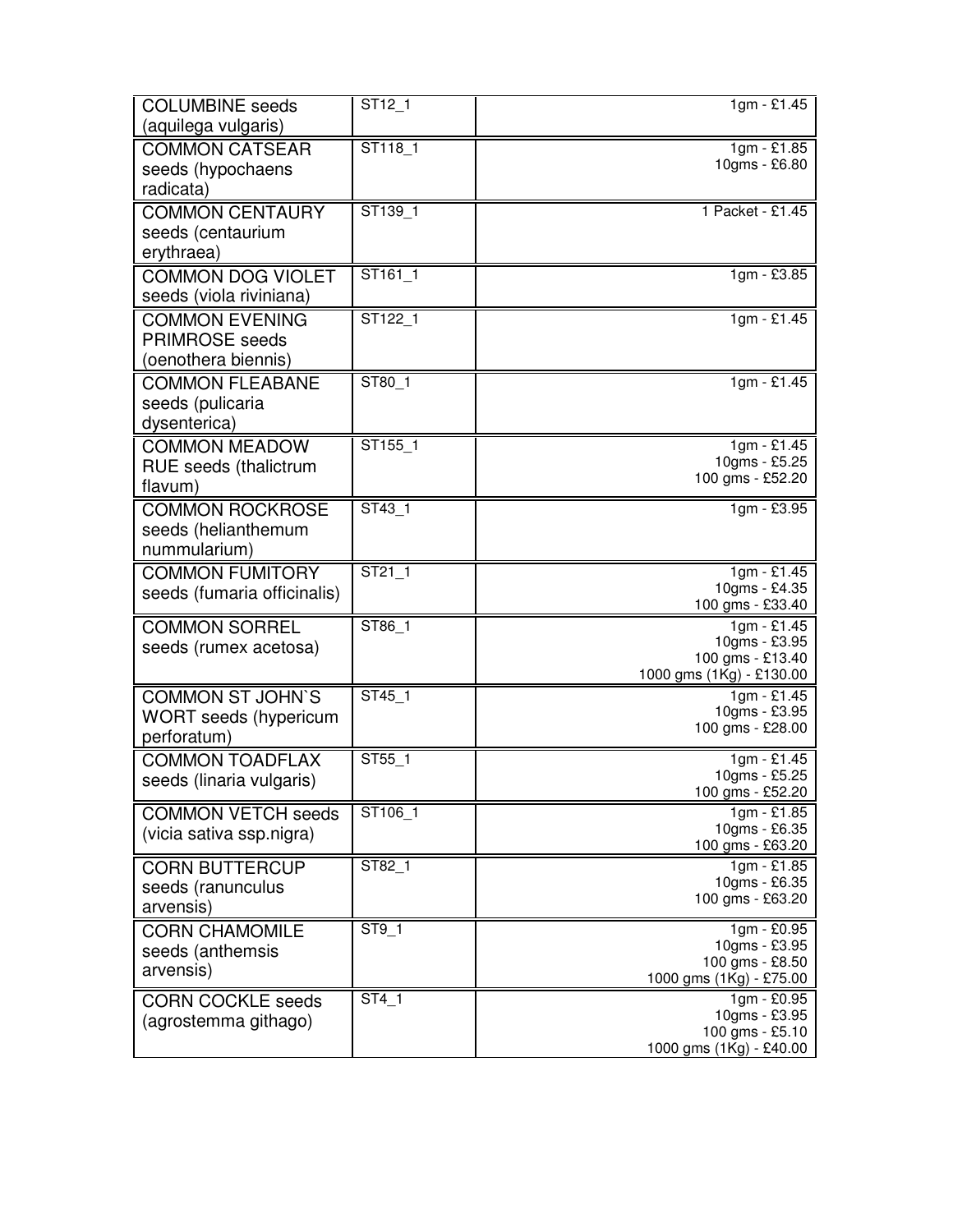| <b>CORN FLOWER seeds</b>                     | ST23_1                      | $1gm - \overline{£0.95}$                    |
|----------------------------------------------|-----------------------------|---------------------------------------------|
| (centaurea cyanus)                           |                             | 10gms - £3.95                               |
|                                              |                             | 100 gms - £11.00<br>1000 gms (1Kg) - £95.00 |
| <b>CORN MARIGOLD seeds</b>                   | ST26_1                      | 1gm - £0.95                                 |
| (chrysanthemum segtum)                       |                             | 10gms - £3.95                               |
|                                              |                             | 100 gms - £9.00                             |
|                                              |                             | 1000 gms (1Kg) - £79.00                     |
| <b>CORN POPPY seeds</b>                      | ST71 1                      | 1gm - £0.95                                 |
| (papaver rhoeas)                             |                             | 10gms - £3.95<br>100 gms - £10.50           |
|                                              |                             | 1000 gms (1Kg) - £90.00                     |
| <b>COW PARSLEY seeds</b>                     | $ST10_1$                    | $1gm - £1.45$                               |
| (anthriscus sylvestris)                      |                             | 10gms - £3.95                               |
|                                              |                             | 100 gms - £23.80                            |
| <b>COW PARSNIP seeds</b>                     | ST144_1                     | 1gm - £1.45                                 |
| (heracleum sphondylium)                      |                             | 10gms - £3.95                               |
|                                              |                             | 100gms - £24.75                             |
| <b>COWSLIP</b> native seeds                  | $\overline{\text{ST77}}$ _1 | $1gm - £1.85$<br>10gms - £6.35              |
| (primula veris)                              |                             |                                             |
| <b>CUCKOOFLOWER</b> seeds                    | ST20 1                      | 1 Packet - £4.75                            |
| (cardamine pratensis)                        |                             |                                             |
| <b>DARK MULLEIN seeds</b>                    | ST103_1                     | 1gm - £1.45                                 |
| (verbascum nigrum)                           |                             | 10gms - £3.95                               |
| <b>DEVILS BIT SCABIOUS</b>                   | ST96_1                      | 1gm - £1.45                                 |
| seeds (succisa pratensis)                    |                             | 10gms - £5.20                               |
|                                              |                             | 100 gms - £51.90                            |
| <b>DROPWORT</b> seeds                        | ST36_1                      | 1gm - £1.45<br>10gms - £4.80                |
| (filipendula vulgaris)                       |                             | 100 gms - £37.60                            |
| <b>TREE MALLOW seeds</b>                     | ST149_1                     | 1gm - £1.45                                 |
| (lavatera arborea)                           |                             | 10gms, normally £4.90 - £3.90               |
|                                              |                             | 100gms, normally £38.80 - £23.00            |
| <b>DYER'S GREENWEED</b>                      | ST116_1                     | $1gm - £1.45$                               |
| seeds (genista tinctoria)                    |                             |                                             |
| <b>EYEBRIGHT</b> seeds                       | ST141 1                     | 1gm - £1.85                                 |
| (euphrasia officinalis)                      |                             | 10gms - £10.25                              |
| FIELD FORGET ME NOT                          | $ST121 - 1$                 | 1gm - £1.45                                 |
| seeds (myosotis arvensis)                    |                             | 10gms - £3.95                               |
|                                              | ST107 1                     | 100 gms - £32.50<br>$1gm - £1.45$           |
| <b>FIELD PANSY seeds</b><br>(viola arvensis) |                             | 10gms - £4.40                               |
|                                              |                             |                                             |
| <b>FIELD SCABIOUS seeds</b>                  | ST49_1                      | 1gm - £1.45<br>10gms - £3.95                |
| (knautia arvensis)                           |                             | 100 gms, reduced from £25.55 - £23.95       |
| <b>FRAGRANT AGRIMONY</b>                     | $ST134$ <sup>1</sup>        | 1gm - £1.95                                 |
| seeds (agrimonia procera)                    |                             |                                             |
| <b>CHARLOCK</b> seeds                        | ST <sub>148</sub> 1         | $1gm - \overline{£0.95}$                    |
| (Sinapis arvensis)                           |                             | 10gms - £3.95                               |
|                                              |                             | 100gms - £10.00                             |
| <b>GLOBEFLOWER</b> seeds                     | ST101_1                     | $1gm - £1.85$                               |
| (trollinus europaeus)                        |                             |                                             |
| <b>GOATSBEARD</b> seeds                      | ST100 1                     | $1gm - £1.45$                               |
| (tragopogon pratenis)                        |                             |                                             |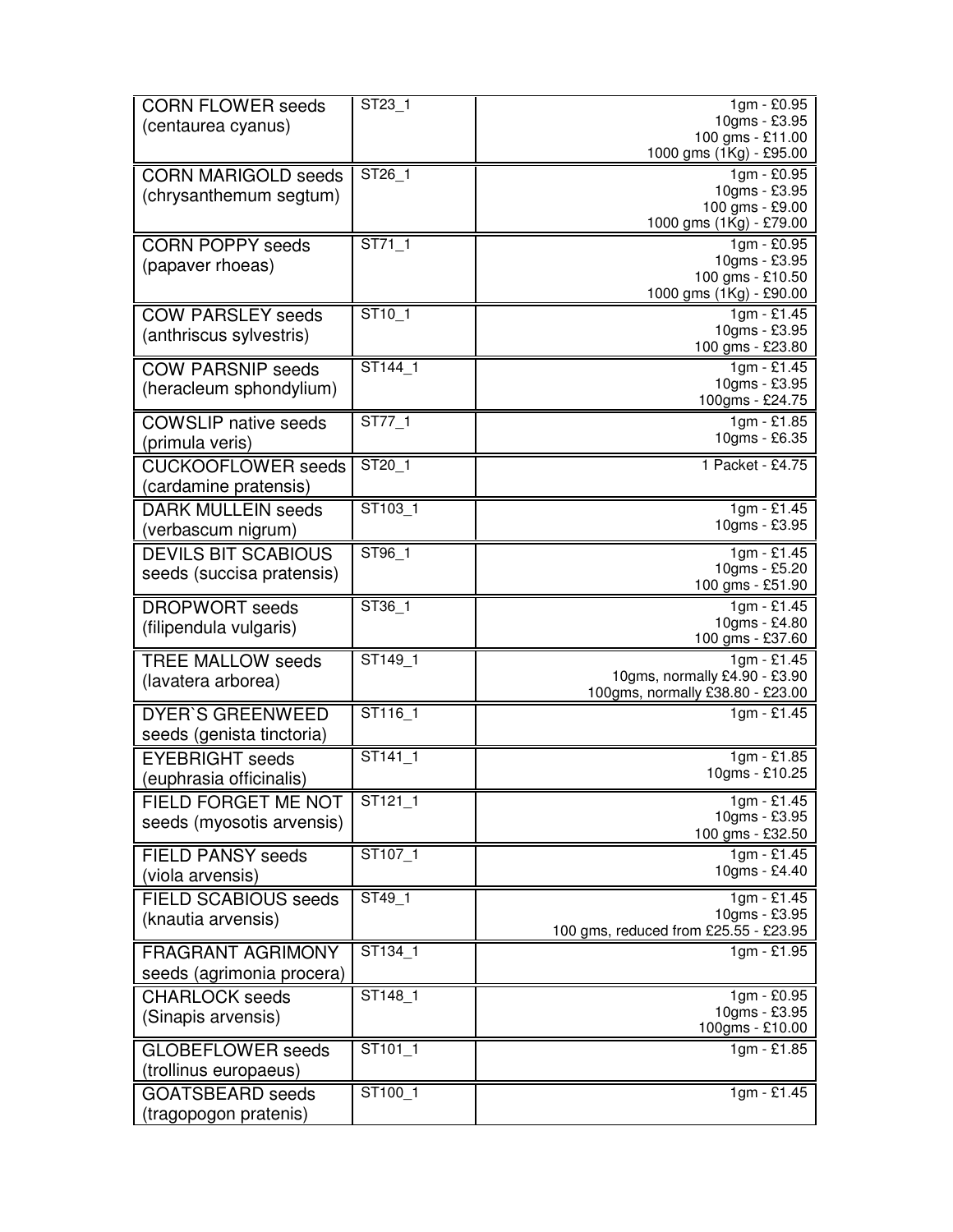| <b>GORSE</b> seeds (ulex                             | ST158_1                    | 1gm - £5.95                               |
|------------------------------------------------------|----------------------------|-------------------------------------------|
| europaeus)                                           |                            |                                           |
| <b>GRASS VETCHLING</b>                               | ST50 1                     | $1gm - £1.45$<br>10gms - £3.95            |
| seeds (lathyrus nissolia)                            |                            |                                           |
| <b>GREAT BURNET seeds</b>                            | ST86B_1                    | 1gm - £1.85<br>10gms - £6.50              |
| (sanguisorba officinalis)                            |                            |                                           |
| <b>GREATER BIRDSFOOT</b>                             | ST58_1                     | 1gm - £1.45<br>10gms - £3.95              |
| <b>TREFOIL seeds (lotus</b>                          |                            | 100 gms - £29.35                          |
| uligonosus)                                          | ST137 1                    |                                           |
| <b>GREATER CELANDINE</b>                             |                            | 1gm - £1.85<br>10gms - £7.65              |
| seeds (chelidonium<br>majus)                         |                            |                                           |
| <b>GREATER KNAPWEED</b>                              | ST25_1                     | 1gm - £1.45                               |
| seeds (centaurea                                     |                            | 10gms - £4.70                             |
| scabiosa)                                            |                            | 100 gms - £37.00                          |
| <b>GREAT MULLEIN seeds</b>                           | ST104 1                    | $1gm - £1.45$                             |
| (verbascum thapsus)                                  |                            | 10gms, reduced from £3.95 - £2.50         |
|                                                      |                            | 100 gms - £13.25                          |
| <b>GREATER</b><br><b>STITCHWORT</b> seeds            | ST95 1                     | 1gm - £4.95                               |
| (stellaria holostea)                                 |                            |                                           |
| <b>GYPSYWORT</b> seeds                               | ST60_1                     | 1gm - £1.45                               |
| (lycopus europaeus)                                  |                            | 10gms - £3.95                             |
|                                                      |                            | 100 gms - £29.35                          |
| <b>HAIRY ST JOHN'S</b>                               | ST146_1                    | $1gm - £1.45$<br>10gms - £5.15            |
| <b>WORT</b> seeds (hypericum                         |                            |                                           |
| hirsutum)                                            |                            |                                           |
| <b>HAREBELL</b> seeds                                | ST <sub>18_1</sub>         | 1 Packet - £3.60                          |
| (campanula rotundifolia)                             |                            |                                           |
| <b>HARESFOOT CLOVER</b><br>seeds (trifolium arvense) | ST156_1                    | 1gm - £1.85<br>10gms - £8.30              |
| <b>FEVERFEW</b> seeds                                | ST142_1                    | 1gm - £1.45                               |
| (tanacetum parthenium)                               |                            | 10gms - £3.95                             |
|                                                      |                            | 100 gms - £11.45                          |
| <b>HEATH SPEEDWELL</b>                               | ST132 1                    | 1gm - £2.20                               |
| seeds (veronica                                      |                            |                                           |
| officinalis)                                         |                            |                                           |
| <b>HEATHER</b> seeds (calluna                        | ST <sub>16_1</sub>         | 1gm - £1.85<br>10gms - £8.00              |
| vulgaris)                                            |                            |                                           |
| <b>HEDGE BEDSTRAW</b>                                | $\overline{\text{ST37}}$ 1 | $\frac{1}{1}$ gm - £1.45<br>10gms - £3.95 |
| seeds (galium mollugo)                               |                            | 100 gms - £12.75                          |
| <b>HEDGE GARLIC seeds</b>                            | ST5 1                      | $1gm - £1.45$                             |
| (alliaria petiolata)                                 |                            | 10gms - £3.95                             |
| <b>HEDGE WOUNDWORT</b>                               | ST94_1                     | 100 gms - £12.30<br>1gm - £1.85           |
| seeds (stachys sylvatica)                            |                            | 10gms - £6.35                             |
|                                                      |                            | 100 gms - £63.20                          |
| <b>HEMP AGRIMONY seeds</b>                           | ST33_1                     | $1gm - £1.85$                             |
| (eupatonum cannabinum)                               |                            | 10gms - £8.05                             |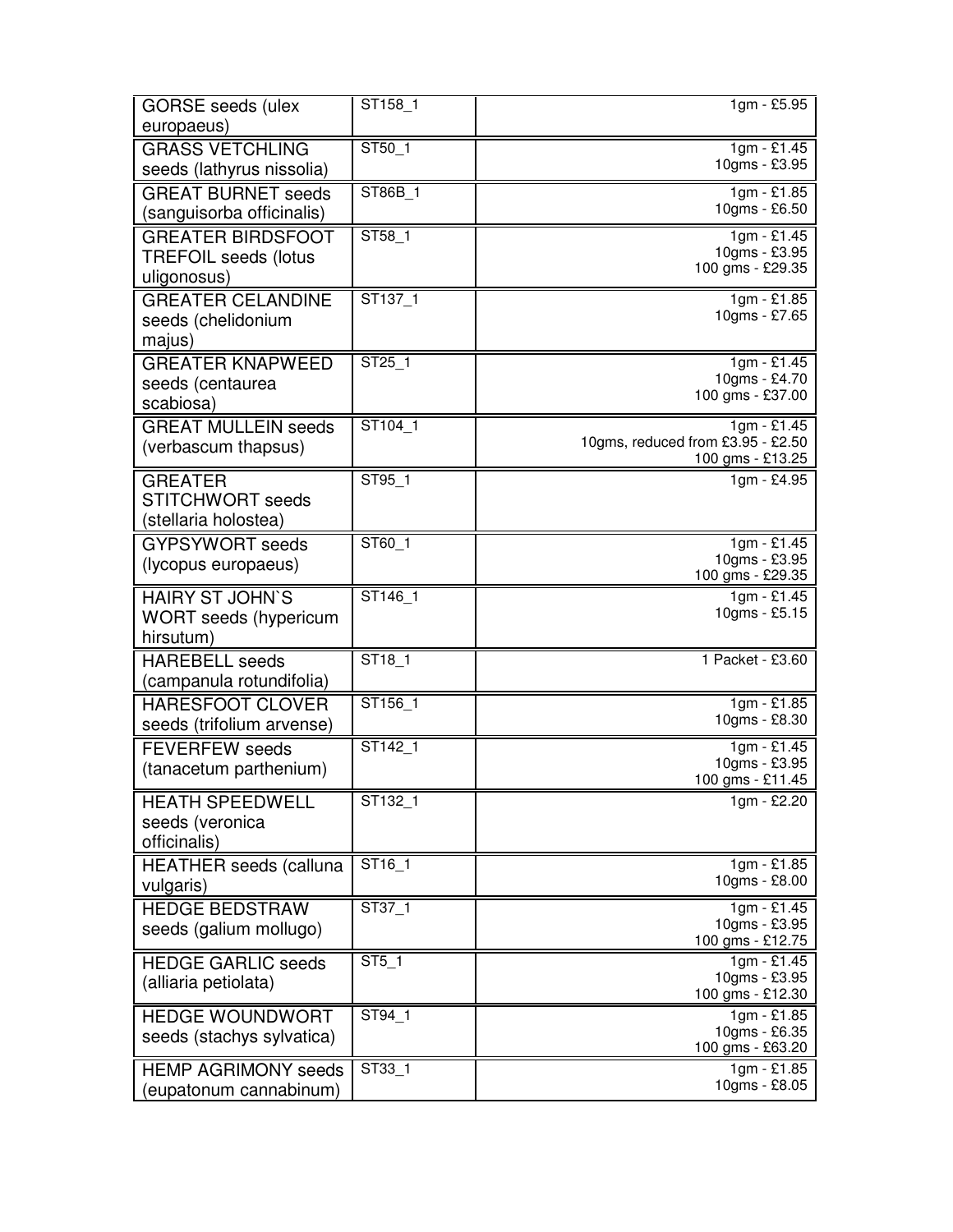| <b>HERB ROBERT seeds</b><br>(geranium robertianum) | $\overline{\text{ST}143}$ _1 | 1gm - £4.95                                          |
|----------------------------------------------------|------------------------------|------------------------------------------------------|
|                                                    | ST72 1                       | $1gm - £1.85$                                        |
| <b>HOARY PLANTAIN seeds</b><br>(plantago media)    |                              | 10gms - £6.35<br>100 gms - £63.20                    |
| <b>HORSESHOE VETCH</b>                             | ST145_1                      | 1gm - £4.95                                          |
| seeds (hippocrepis                                 |                              |                                                      |
| comosa)                                            |                              |                                                      |
| <b>HOUNDS TONGUE</b>                               | ST28_1                       | 1gm - £1.45<br>10gms - £5.60                         |
| seeds (cynoglossum<br>officinale)                  |                              |                                                      |
| <b>KIDNEY VETCH seeds</b>                          | $ST11_1$                     | 1gm - £1.45                                          |
| (anthyllis vulneraria)                             |                              | 10gms - £4.80<br>100 gms - £37.60                    |
| <b>LADY'S BEDSTRAW</b>                             | $ST38-1$                     | $1gm - £1.45$                                        |
| seeds (galium verum)                               |                              | 10gms - £3.95                                        |
|                                                    |                              | 100 gms - £12.10<br>1000 gms (1Kg) - £105.00         |
| <b>LAWN DAISY seeds</b>                            | ST136_1                      | 1 Packet - £2.30                                     |
| (bellis perennis)                                  |                              |                                                      |
| <b>LESSER BURDOCK</b>                              | ST111_1                      | 1gm - £1.45                                          |
| seeds (arctium minus)                              |                              | 10gms reduced from £3.95 - £2.50<br>100 gms - £24.75 |
| <b>LESSER SNAPDRAGON</b>                           | ST120_1                      | 1gm - £2.35                                          |
| seeds (misopates                                   |                              | 10gms - £20.25                                       |
| orontium)                                          |                              |                                                      |
| <b>DANDELION</b> seeds                             | ST128_1                      | $1gm - £1.45$                                        |
| (taraxacum officinale)                             |                              | 10gms - £3.95<br>100 gms - £20.70                    |
| <b>LESSER TREFOIL seeds</b>                        | ST157_1                      | $1gm - £1.45$                                        |
| (trifolium dubium)                                 |                              | 10gms - £3.95                                        |
|                                                    |                              | 100 gms - £23.45                                     |
| <b>LONG HEADED POPPY</b>                           | ST70_1                       | $1gm - £1.95$<br>10gms - £14.25                      |
| seeds (papaver dubium)                             |                              |                                                      |
| <b>LORDS AND LADIES</b>                            | ST112_1                      | 1gm - £1.85<br>10gms - £6.80                         |
| seeds (arum maculatum)                             |                              | 100 gms - £67.80                                     |
| <b>MAIDEN PINK seeds</b><br>(dianthus deltoides)   | ST_113(B)_1                  | $1gm - £4.15$                                        |
| <b>MARSH CINQUEFOIL</b>                            | ST75_1                       | 1gm - £6.50                                          |
| seeds (potentilla palustris)                       |                              |                                                      |
| <b>MARSH MALLOW seeds</b>                          | $ST7_1$                      | $1gm - £1.45$                                        |
| (althoea officinalis)                              |                              | 10gms - £4.55                                        |
| <b>MARSH MARIGOLD</b>                              | ST138_1                      | 1gm - £2.35                                          |
| seeds (caltha palustris)                           |                              | 10gms - £20.25                                       |
| <b>MEADOW BUTTERCUP</b>                            | ST81_1                       | 1gm - £0.95                                          |
| seeds (ranunculus acris)                           |                              | 10gms - £3.95<br>100 gms - £11.20                    |
|                                                    |                              | 1000 gms (1Kg) - £95.00                              |
| <b>MEADOW CLARY seeds</b>                          | ST153_1                      | $1gm - £1.45$                                        |
| (salvia pratensis)                                 |                              | 10gms - £5.60                                        |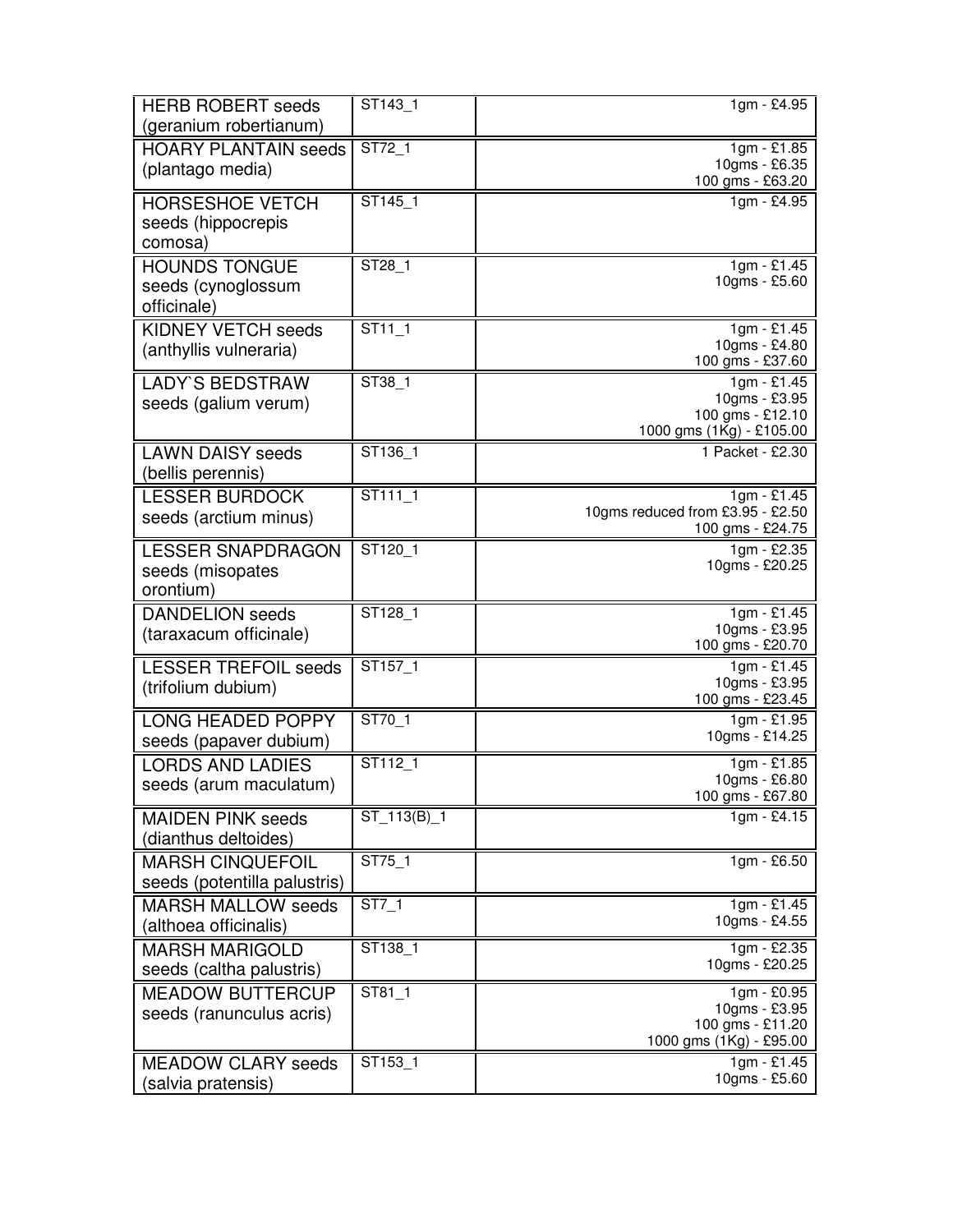| <b>MEADOW CRANESBILL</b>                    | ST39_1               | 1gm - £1.85                             |
|---------------------------------------------|----------------------|-----------------------------------------|
| seeds (geranium                             |                      |                                         |
| pratense)                                   |                      |                                         |
| <b>MEADOW SAXIFRAGE</b>                     | ST88 1               | $1gm - £8.00$                           |
| seeds (saxifraga                            |                      |                                         |
| granulata)                                  |                      |                                         |
| <b>MEADOW VETCHLING</b>                     | ST51 1               | $1gm - £1.45$                           |
| seeds (lathyrus pratensis)                  |                      | 10gms - £5.25                           |
|                                             |                      | 100gms - £52.40                         |
| <b>MEADOWSWEET</b> seeds                    | $\overline{ST35}$ _1 | 1gm - £1.45<br>10gms - £3.95            |
| (filipendula ulmaria)                       |                      | 100 gms - £23.80                        |
| <b>MUSK MALLOW seeds</b>                    | ST62 1               | $1gm - £1.45$                           |
| (malva moschata)                            |                      | 10gms - £3.95                           |
|                                             |                      | 100 gms - £24.25                        |
| <b>NETTLE LEAVED</b>                        | ST19 1               | 1000 gms (1Kg) - £235.00<br>1gm - £1.85 |
| <b>BELLFLOWER</b> seeds                     |                      | 10gms - £6.35                           |
| (campanula trachelium)                      |                      | 100 gms - £63.20                        |
| <b>NIGHT FLOWERING</b>                      | ST92_1               | 1gm - £1.85                             |
| <b>CATCHFLY</b> seeds (silene               |                      | 10gms - £6.35                           |
| noctiflora)                                 |                      | 100 gms - £63.20                        |
| <b>OXEYE DAISY seeds</b>                    | ST54 1               | 1gm - £0.95                             |
|                                             |                      | 10gms - £3.95                           |
| (leucanthemum vulgare)                      |                      | 100 gms, reduced from £9.80 - £8.80     |
|                                             |                      | 1000 gms (1Kg) - £95.00                 |
|                                             |                      |                                         |
| OXLIP seeds (primula                        | ST76 1               | 1gm - £4.05                             |
| elatior)                                    |                      |                                         |
| PALE FLAX seeds (linum                      | ST56 1               | 1gm - £1.85                             |
| bienne)                                     |                      |                                         |
| PENDULOUS SEDGE                             | ST22_1               | 1gm - £1.45                             |
| seeds (carex pendula)                       |                      | 10gms - £3.95                           |
|                                             |                      | 100 gms - £22.90                        |
| PEPPER SAXIFRAGE                            | ST126_1              | 1gm - £1.45<br>10gms - £5.25            |
| seeds (silaum silaus)                       |                      | 100 gms - £52.20                        |
| PHEASANT'S EYE seeds                        | $ST2_1$              | 1gm - £1.80                             |
| (adonis annua)                              |                      | 10gms - £12.20                          |
| <b>WILD PARSNIP seeds</b>                   | ST140_1              | 1gm - £1.45                             |
| (pastinaca sativa)                          |                      | 10gms - £3.95                           |
|                                             |                      | 100 gms - £23.80                        |
| <b>PRICKLY POPPY seeds</b>                  | ST123_1              | $1gm - £1.45$                           |
| (papaver argemone)                          |                      | 10gms - £3.95                           |
| <b>PRIMROSE</b> native seeds                | ST78 1               | $1gm - £4.05$                           |
| (primula vulgaris)                          |                      | 10gms - £36.45                          |
| <b>PURPLE LOOSESTRIFE</b>                   | ST61_1               | 1gm - £1.45                             |
| seeds (lythrum salicaria)                   |                      | 10gms - £4.80                           |
|                                             |                      | 100 gms - £37.60                        |
| <b>QUAKING GRASS seeds</b><br>(briza media) | ST15_1               | $1gm - £1.45$<br>10gms - £3.95          |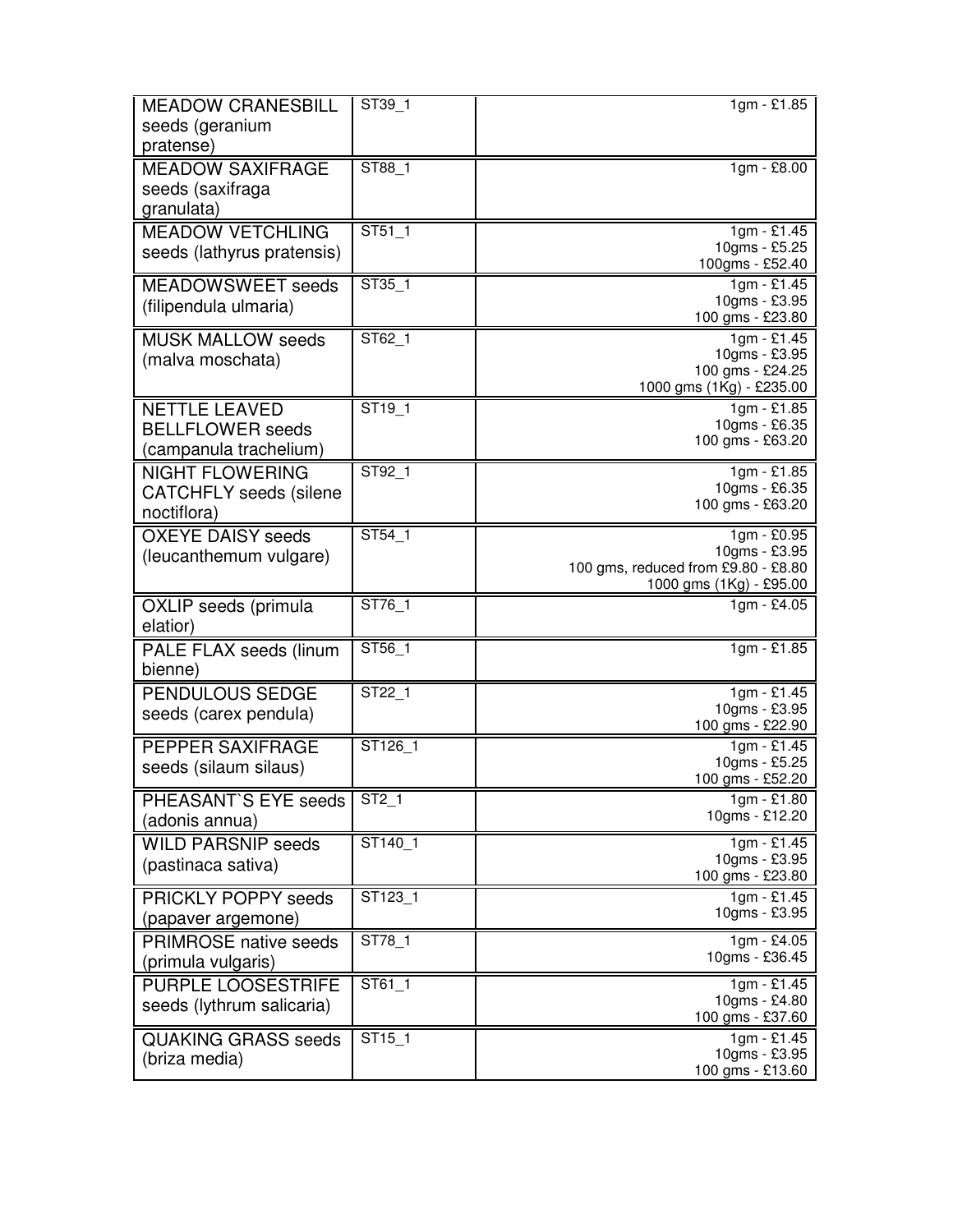| RAGGED ROBIN seeds<br>(lychnis flos-cuculi)                             | ST59_1    | 1gm - £1.85<br>10gms - £6.35<br>100 gms - £63.20                               |
|-------------------------------------------------------------------------|-----------|--------------------------------------------------------------------------------|
| <b>RED CAMPION seeds</b><br>(silene dioica)                             | ST91 1    | 1gm - £0.95<br>10gms - £3.95<br>100 gms - £11.20<br>1000 gms (1Kg) - £98.00    |
| <b>RED CLOVER seeds</b><br>(trifolium pratense)                         | ST130_1   | $1gm - £1.45$<br>10gms - £3.95                                                 |
| <b>RIBBED MELI LOT seeds</b><br>melilotus officinalus)                  | ST65_1    | $1gm - £1.45$<br>10gms - £3.95                                                 |
| <b>RIBWORT PLANTAIN</b><br>seeds (plantago<br>lanceolata)               | ST73 1    | 1gm - £0.95<br>10gms - £3.95<br>100 gms - £6.90                                |
| <b>ROUGH HAWKBIT</b> seeds<br>(leontoden hispidus)                      | ST119 1   | $1gm - £1.45$<br>10gms - £5.25                                                 |
| <b>SAINFOIN seeds</b><br>(onobrychis viciifolia)                        | ST68_1    | $1gm - £1.45$<br>10gms - £3.95                                                 |
| <b>SALAD BURNET seeds</b><br>(sanguisorba minor)                        | ST125 1   | 1gm - £0.95<br>10gms - £3.95<br>100 gms - £10.60                               |
| <b>SAWORT</b> seeds<br>(serratula tinctoria)                            | ST154 1   | 1gm mixed seedheads and seeds - £3.95                                          |
| <b>CHICORY</b> seeds<br>(cichorium intybus)                             | ST8_1     | 1gm - £0.95<br>10gms - £3.95<br>100 gms - £8.00                                |
| <b>SCENTED MAYWEED</b><br>seeds (matricaria recutita)                   | $ST63$ _1 | $1gm - £1.85$<br>1gm - £6.35                                                   |
| <b>SEA HOLLY seeds</b><br>(eryngium maritimun)                          | ST114 1   | 1gm - £1.85<br>10gms - £8.05                                                   |
| <b>SELF HEAL seeds</b><br>(prunella vulgaris)                           | ST79 1    | $1gm - £1.45$<br>10gms - £3.95<br>100 gms - £12.65<br>1000 gms (1Kg) - £125.00 |
| <b>SHEEP'S SORREL seeds</b><br>(rumex acetosella)                       | ST152_1   | $1gm - £1.45$<br>10gms - £4.60<br>100 gms - £35.80                             |
| SHEEPSBIT SCABIOUS<br>seeds (jasione montana)                           | ST48 1    | 1 Packet - £3.65                                                               |
| <b>SMALL SCABIOUS seeds</b><br>(scaboisa columbaria)                    | ST89_1    | $1gm - £1.45$<br>10gms, reduced from £6.00 - £4.50<br>100 gms - £59.55         |
| <b>SNAKESHEAD</b><br><b>FRITILLARY</b> seeds<br>(frittilaria meleagris) | ST115_1   | $1gm - £4.05$<br>10gms - £36.45                                                |
| SNEEZEWORT seeds<br>(achillea ptarmica)                                 | ST109_1   | $1gm - £1.45$<br>10gms - £3.95<br>100 gms - £31.50                             |
| <b>SOAPWORT</b> seeds<br>(saponaria otficinalis)                        | ST87 1    | $1gm - £1.45$<br>10gms - £4.70<br>100 gms - £37.00                             |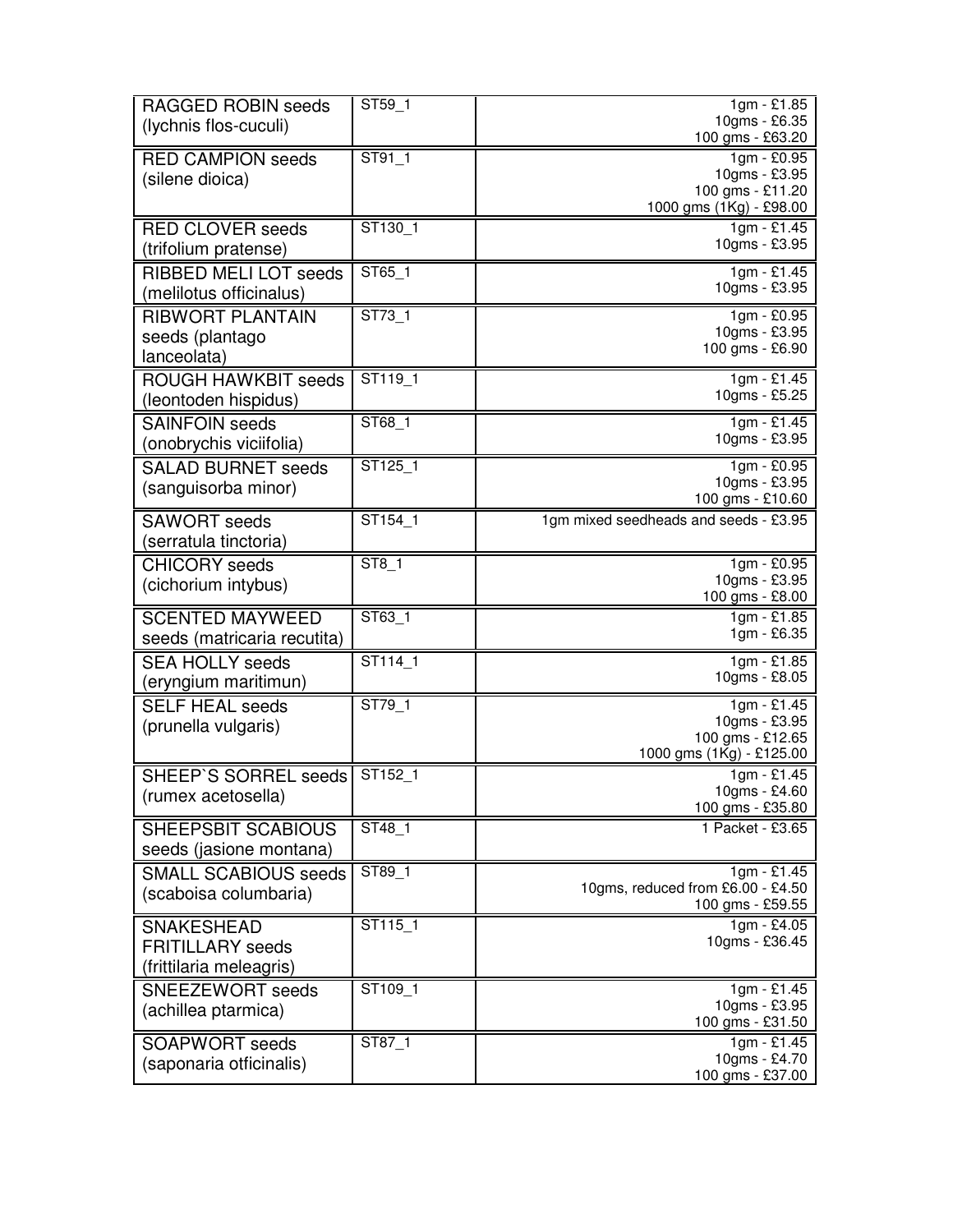| <b>COMMON FIELD</b><br><b>SPEEDWELL seeds</b>                                  | ST151_1              | 1gm - £1.45<br>10gms - £5.35                                                 |
|--------------------------------------------------------------------------------|----------------------|------------------------------------------------------------------------------|
| (veronica persica)                                                             |                      |                                                                              |
| <b>SQUARE STALKED ST</b><br><b>JOHNS WORT seeds</b><br>(hypericum tetrapterum) | ST147 1              | $1gm - £1.45$<br>10gms - £3.95<br>100 gms - £31.15                           |
| <b>SWEET CICELY seeds</b><br>(myrrhis odorate)                                 | ST67_1               | 1gm - £1.45<br>10gms - £3.95<br>100 gms - £21.05                             |
| <b>TANSY</b> seeds (tanacetum<br>vulgare)                                      | ST97_1               | 1gm - £1.85<br>10gms - £6.35                                                 |
| <b>TEASEL seeds (dipsacus</b><br>fullonum)                                     | $ST31_1$             | 1gm - £1.45<br>10gms - £3.95<br>100 gms - £21.05<br>1000 gms (1Kg) - £175.00 |
| <b>THRIFT</b> seeds (armeria<br>maritima)                                      | ST13 1               | $1gm - £4.25$                                                                |
| <b>TORMENTIL seeds</b><br>(potentilla erecta)                                  | ST74 1               | 1gm - £3.95                                                                  |
| <b>TRAVELLERS JOY seeds</b><br>(clematis vitalba)                              | ST113_1              | $\frac{1}{1}$ gm - £1.45<br>10gms - £4.60                                    |
| <b>TUFTED VETCH seeds</b><br>(vicia cracca)                                    | ST105_1              | 1gm - £1.45<br>10gms - £4.70<br>100 gms - £37.00<br>1000 gms (1Kg) - £290.00 |
| <b>UPRIGHT HEDGE</b><br><b>PARSLEY</b> seeds (torilis<br>japonica)             | ST99_1               | 1gm - £1.45<br>10gms - £3.95<br>100 gms - £29.35                             |
| <b>WOOD FORGET ME</b><br>NOT seeds (myosotis<br>sylvatica)                     | ST52_1               | 1gm - £1.45<br>10gms - £3.95                                                 |
| VERVAIN seeds (verbena<br>officinalis)                                         | ST102_1              | 1gm - £0.95<br>10gms - £3.95<br>100gms, reduced from £10.00 - £8.50          |
| <b>VIPERS BUGLOSS seeds</b><br>(echium vulgare)                                | $\overline{ST32}$ _1 | $1gm - £1.45$<br>10gms - £5.00<br>100 gms - £40.00                           |
| <b>WATER AVENS seeds</b><br>(geum rivale)                                      | ST40 1               | 1gm - £1.45<br>10gms - £6.00<br>100gms - £59.55                              |
| <b>WATER MINT seeds</b><br>(mentha aquatica)                                   | ST66_1               | 1 Packet - £3.65                                                             |
| <b>WATER PLANTAIN seeds</b><br>(alisma plantago-<br>aquatica)                  | ST135_1              | $1gm - £1.45$<br>10gms - £5.70<br>100gms HALF PRICE normally £56.80 - £28.40 |
| WELD seeds (reseda<br>luteola)                                                 | ST84 1               | 1gm - £0.95<br>10gms, reduced from £3.95 - £2.50<br>100 gms - £10.45         |
| <b>WELSH POPPY seeds</b><br>(meconopsis cumbrica)                              | ST64_1               | 1gm - £1.95<br>10gms - £14.25                                                |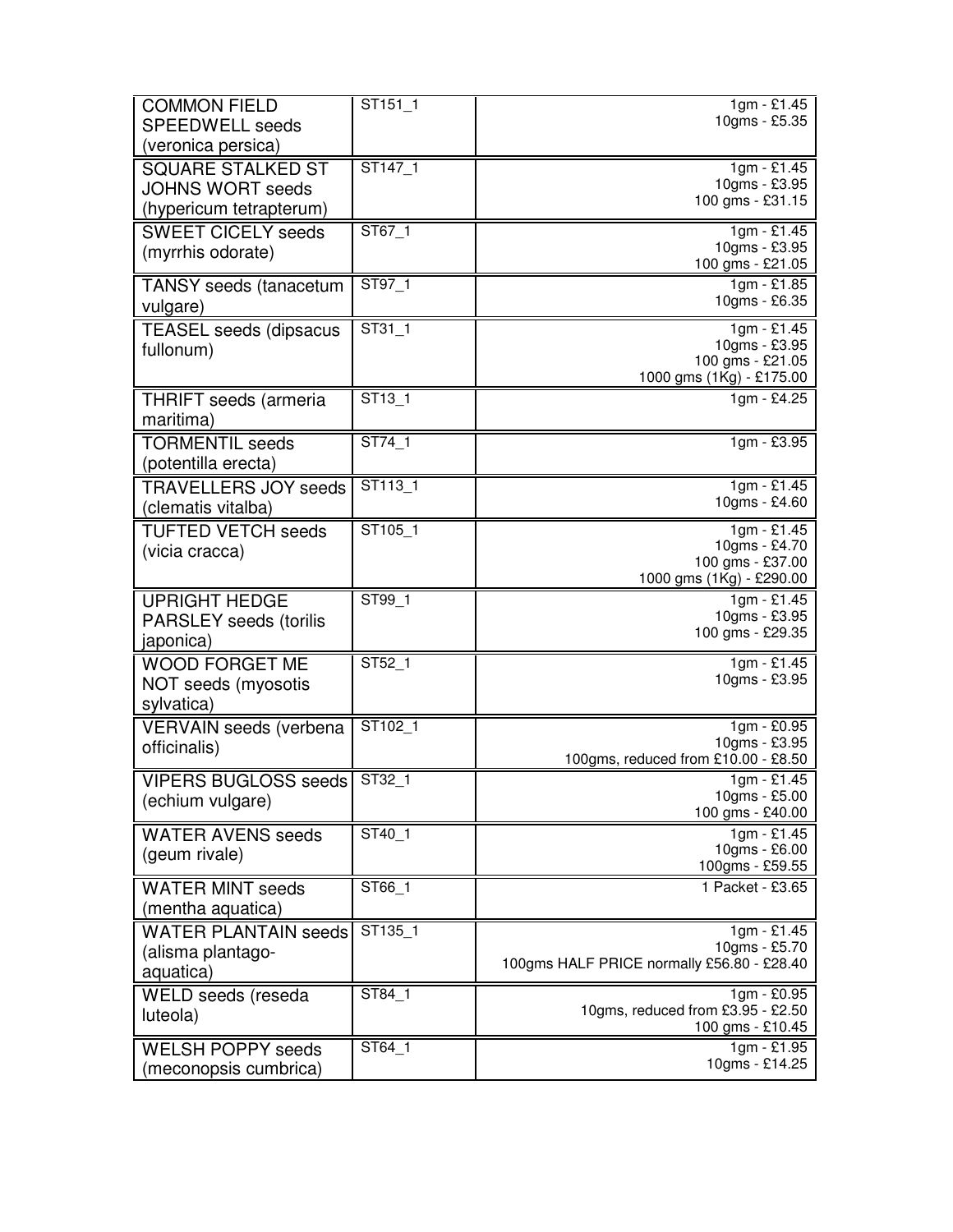| <b>WHITE CAMPION seeds</b><br>(silene latifolia)         | ST90_1                      | $1gm - £1.45$<br>10gms - £3.95<br>100 gms - £20.80                                                  |
|----------------------------------------------------------|-----------------------------|-----------------------------------------------------------------------------------------------------|
| <b>WILD ANGELICA seeds</b><br>(angelica sylvestris)      | ST110_1                     | 1gm - £1.45<br>10gms, reduced from £4.80 - £3.80<br>100 gms - £37.60                                |
| <b>WILD BASIL seeds</b><br>(clinopodium vulgare)         | $\overline{\text{ST27}}$ _1 | $1gm - £1.45$<br>10gms - £5.25                                                                      |
| <b>WILD CANDYTUFT</b><br>seeds (iberis armara)           | ST46_1                      | SORRY SOLD OUT 1gm - £1.85<br>SORRY SOLD OUT 10gms - £6.65                                          |
| <b>WILD CARROT seeds</b><br>(daucus carota)              | ST29_1                      | 1gm - £1.45<br>10gms - £3.95<br>100 gms - £12.75                                                    |
| <b>WILD FOXGLOVE seeds</b><br>(digitalis purpurea)       | ST30 1                      | $1gm - £1.45$<br>10gms - £3.95<br>100 gms, reduced from £25.30 - £23.00<br>1000 gms (1Kg) - £175.00 |
| <b>WILD GARLIC seeds</b><br>(allium ursinum)             | ST6_1                       | $1gm - £1.45$<br>10gms - £6.05                                                                      |
| <b>WILD LIQUORICE seeds</b><br>(astragalus glycphyllos)  | ST14 1                      | 1gm - £3.95                                                                                         |
| <b>WILD MARJORAM seeds</b><br>(origanum vulgare)         | ST69_1                      | $1gm - £1.85$<br>10gms - £6.35<br>100gms - £63.20                                                   |
| <b>WILD MIGNONETE</b><br>seeds (reseda lutea)            | ST83 1                      | 1gm - £1.85<br>10gms - £6.35<br>100 gms - £63.20                                                    |
| <b>WILD PANSY seeds</b><br>(viola tricolor)              | ST108 1                     | 1gm - £1.85<br>10gms - £12.90                                                                       |
| <b>WILD STRAWBERRY</b><br>seeds (fragaria vesca)         | ST34 1                      | 1gm - £3.90<br>10gms - £34.20                                                                       |
| <b>WILD THYME seeds</b><br>(thymus praecox)              | ST98 1                      | 1gm - £6.30                                                                                         |
| <b>WILD WHITE CLOVER</b><br>seeds (trifolium repens)     | ST131 1                     | 1gm - £0.95<br>10gms - £3.95                                                                        |
| <b>WOOD AVENS seeds</b><br>(geum urbanum)                | $ST41_1$                    | $1gm - £1.45$<br>10gms - £3.95<br>100 gms - £12.80                                                  |
| <b>WOOD CRANESBILL</b><br>seeds (geranium<br>sylvaticum) | ST117 1                     | 1gm - £4.95                                                                                         |
| <b>WOOD SAGE seeds</b><br>(teucrium scorodonia)          | ST129 1                     | 1gm - £1.85<br>10gms - £6.35<br>100 gms - £63.20                                                    |
| <b>WOOD VETCH seeds</b><br>(vicia sylvatica)             | ST159 1                     | $1gm - £2.00$                                                                                       |
| YARROW seeds (achilla<br>millefolium)                    | $ST1_1$                     | $1gm - \overline{£0.95}$<br>10gms - £3.95<br>100gms - £11.20<br>1000gms (1Kg) - £95.00              |
| YELLOW FLAG IRIS<br>seeds (iris pseudaconus)             | ST47 <sub>1</sub>           | $1gm - 1.45$<br>10gms - £3.95<br>100 gms, reduced from £28.40 - £19.95                              |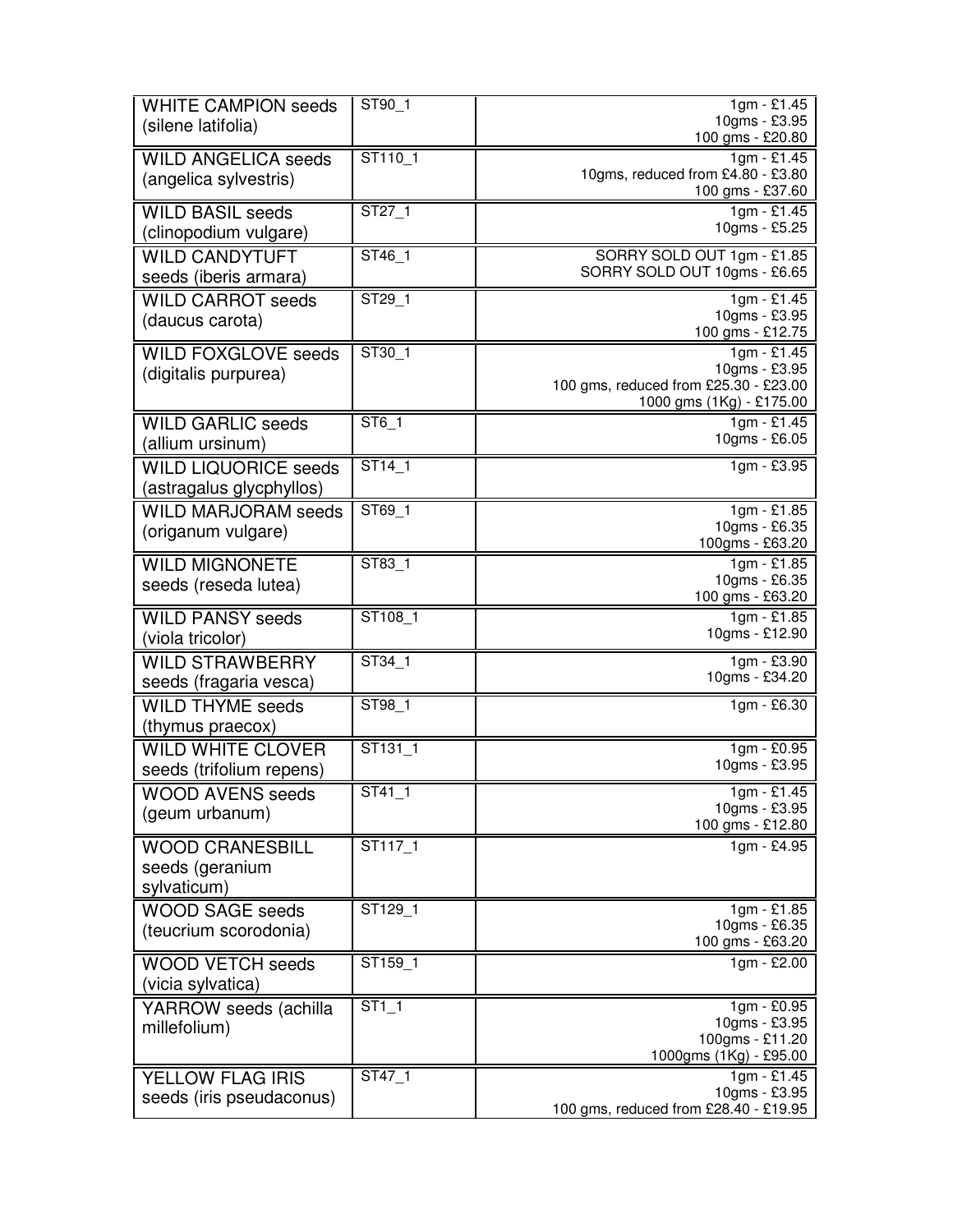| YELLOW HORNED<br>POPPY seeds (glaucium<br>flavum)                  | ST42 1 | $1gm - £1.85$<br>10gms - £6.35                                                                     |
|--------------------------------------------------------------------|--------|----------------------------------------------------------------------------------------------------|
| <b>I YELLOW RATTLE seeds</b><br>2015 harvest (rhinanthus<br>minor) | ST85 1 | $1gm - £1.45$<br>10gms - £4.70<br>100 gms reduced from £37.00 - £23.95<br>1000 gms (1Kg) - £185.00 |

### **Category: Wildflower Seeds**

**Sub-category: Wildflower Gardening Kits** 

| <b>Product Description</b>          | <b>Product Order</b><br>Code | <b>Prices</b>               |
|-------------------------------------|------------------------------|-----------------------------|
| Miniature garden<br>wildflower kit  | WFK1                         | $1$ Kit - £12.55            |
| Small garden wildflower<br>kit      | WFK <sub>2</sub>             | $\overline{1}$ Kit - £24.40 |
| Medium garden wildflower<br>kit     | WFK3                         | 1 Kit - £50.95              |
| Large garden wildflower<br>kit      | WFK4                         | 1 Kit - £88.05              |
| Very Large garden<br>wildflower kit | WFK <sub>5</sub>             | 1 Kit - £131.80             |

# **Category: Wildflower Seeds**

**Sub-category: Wildflower Seed Selections** 

| <b>Product Description</b>                | <b>Product Order</b><br>Code | <b>Prices</b>        |
|-------------------------------------------|------------------------------|----------------------|
| <b>Herb Selection</b>                     | SS <sub>0</sub>              | 1 Selection - £8.35  |
| <b>Shaded Garden Corners</b><br>Selection | SS <sub>1</sub>              | 1 Selection - £12.55 |
| <b>Flower Border Selection</b>            | SS <sub>2</sub>              | 1 Selection - £11.50 |
| Pond Edge Selection                       | SS <sub>3</sub>              | 1 Selection - £11.50 |
| <b>Butterfly Selection</b>                | SS4                          | 1 Selection - £11.50 |
| <b>Birds and Insects</b><br>Selection     | $\overline{\text{SS5}}$      | 1 Selection - £11.50 |
| <b>Lawn Meadow Selection</b>              | $\overline{\text{SS6}}$      | 1 Selection - £11.50 |
| <b>Hedgerows Selection</b>                | SS7                          | 1 Selection - £11.50 |
| <b>Annual Biennial Selection</b>          | SS <sub>8</sub>              | 1 Selection - £9.40  |
| Seaside Garden Selection                  | SS <sub>9</sub>              | 1 Selection - £8.35  |
| <b>Rockeries Selection</b>                | <b>SS10</b>                  | 1 Selection - £9.95  |
| <b>Scented Wild Flowers</b><br>Selection  | <b>SS11</b>                  | 1 Selection - £6.25  |